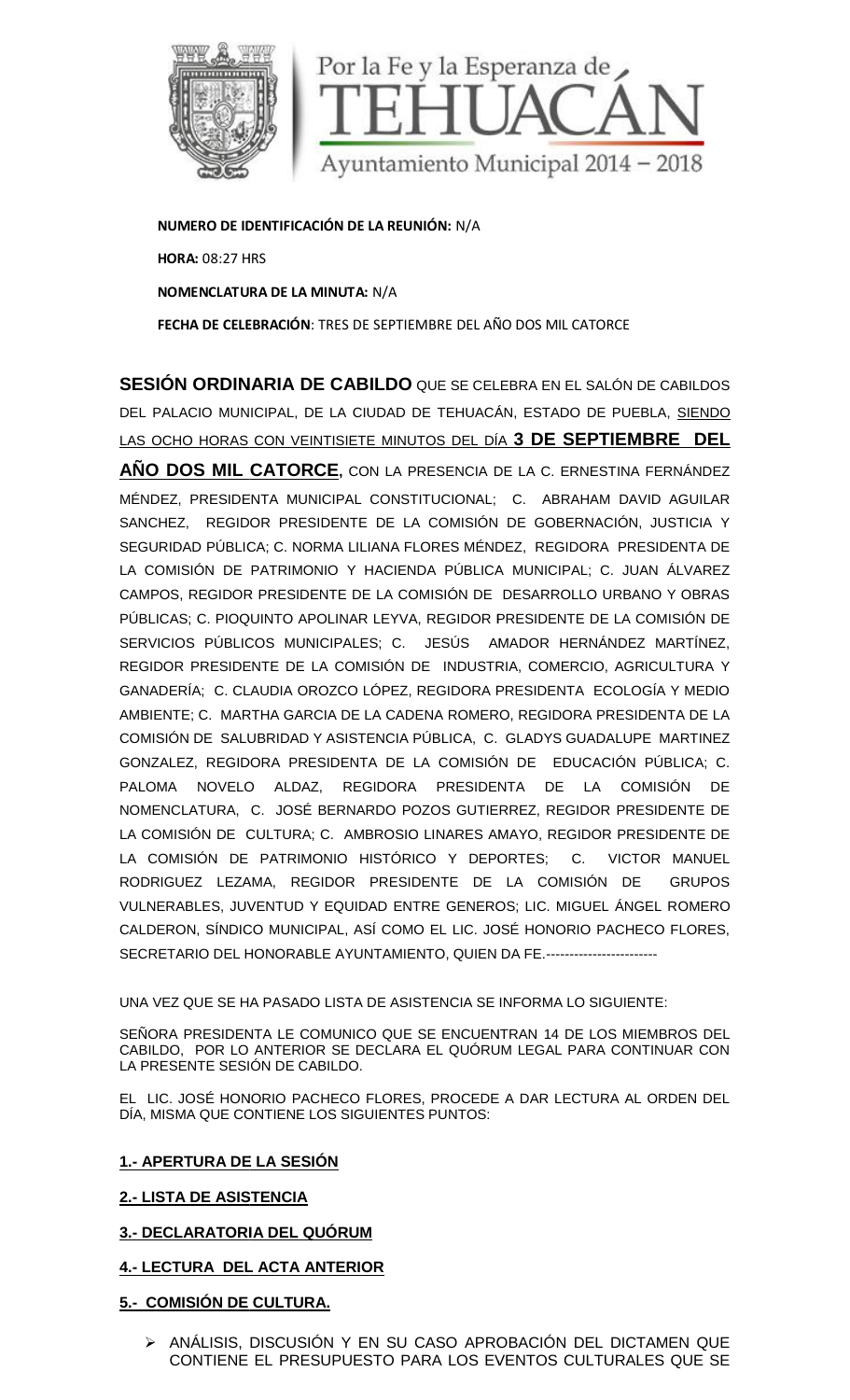REALIZARÁN EN EL MARCO DE LA CELEBRACIÓN DEL FESTIVAL CULTURAL Y ÉTNICO DEL MOLE DE CADERAS DENOMINADO **"FESTIVAL ÉTNICO DE LA MATANZA LAS TRES MIXTECAS".**

# **6.- COMISIÓN DE PATRIMONIO HISTÓRICO Y DEPORTES.**

 ANÁLISIS, DISCUSIÓN Y EN SU CASO APROBACIÓN DEL DICTAMEN QUE VERSA SOBRE EL PRESUPUESTO PARA LA CARRERA XXXIX EDICIÓN DEL MEDIO MARATÓN AJALPAN – TEHUACÁN.

## **7.- ASUNTOS GENERALES.**

### **CLAUSURA.**

**COMISIÓN DE CULTURA.-** ANÁLISIS, DISCUSIÓN Y EN SU CASO APROBACIÓN DEL DICTAMEN QUE CONTIENE EL PRESUPUESTO PARA LOS EVENTOS CULTURALES QUE SE REALIZARÁN EN EL MARCO DE LA CELEBRACIÓN DEL FESTIVAL CULTURAL Y ÉTNICO DEL MOLE DE CADERAS DENOMINADO **"FESTIVAL ÉTNICO DE LA MATANZA LAS TRES MIXTECAS".**

SEÑOR REGIDOR TIENE USTED EL USO DE LA PALABRA.

EL REGIDOR JOSÉ BERNARDO POZOS GUTIÉRREZ, PROCEDE A DAR LECTURA AL DICTAMEN CORRESPONDIENTE, MISMO QUE A LA LETRA DICE:

### **"… HONORABLE AYUNTAMIENTO DE TEHUACAN, PUEBLA.**

LOS QUE SUSCRIBIMOS JOSÉ BERNARDO POZOS GUTIÉRREZ, PALOMA NOVELO ALDAZ, VÍCTOR MANUEL RODRÍGUEZ LEZAMA, AMBROSIO LINARES AMAYO Y MARTHA GARCÍA DE LA CADENA ROMERO, INTEGRANTES DE LA COMISIÓN DE CULTURADE ESTE HONORABLE AYUNTAMIENTO DE TEHUACÁN, POR EL PERIODO 2014 -2018, EN EJERCICIO DE LAS FACULTADES QUE NOS CONFIEREN LOS ARTÍCULOS 90, 91 FRACCIONES III, XLVI, XLIX, LXI Y DEMÁS RELATIVOS Y APLICABLES DE LA LEY ORGÁNICA MUNICIPAL, SOMETEMOS A SU APROBACIÓN EL DICTAMEN QUE CONTIENE: EL ANÁLISIS, DISCUSIÓN Y EN SU CASO **APROBACIÓN DEL PRESUPUESTO PARA LOS EVENTOS CULTURALES QUE SE REALIZARÁN EN EL MARCO DE LA CELEBRACIÓN DEL FESTIVAL CULTURAL Y ÉTNICO DEL MOLE DE CADERAS DENOMINADO "FESTIVAL ÉTNICO DE LA MATANZA LAS TRES MIXTECAS"CON BASE AL PRESUPUESTO Y ARGUMENTOS CONTENIDOS EN EL PRESENTE DOCUMENTO**. ATENDIENDO LOS SIGUIENTES:

## **A N T E C E D E N T E S**

I.- QUE EN TÉRMINOS DE LO DISPUESTO POR EL ARTÍCULO 115 FRACCIONES I PRIMER PÁRRAFO, II Y IV DE LA CONSTITUCIÓN POLÍTICA DE LOS ESTADOS UNIDOS MEXICANOS, DETERMINA QUE CADA MUNICIPIO SERÁ GOBERNADO POR UN AYUNTAMIENTO DE ELECCIÓN POPULAR DIRECTA, INTEGRADO POR UN PRESIDENTE MUNICIPAL Y EL NÚMERO DE REGIDORES Y SÍNDICOS QUE LA LEY DETERMINE. LA COMPETENCIA QUE ESTA CONSTITUCIÓN OTORGA AL GOBIERNO MUNICIPAL SE EJERCERÁ POR EL AYUNTAMIENTO DE MANERA EXCLUSIVA Y NO HABRÁ AUTORIDAD INTERMEDIA ALGUNA ENTRE ÉSTE Y EL GOBIERNO DEL ESTADO, ASIMISMO ESTABLECE QUE LOS AYUNTAMIENTOS TENDRÁN FACULTADES PARA APROBAR, DE ACUERDO CON LAS LEYES EN MATERIA MUNICIPAL QUE DEBERÁN EXPEDIR LAS LEGISLATURAS DE LOS ESTADOS, LOS BANDOS DE POLICÍA Y GOBIERNO, LOS REGLAMENTOS, CIRCULARES Y DISPOSICIONES ADMINISTRATIVAS DE OBSERVANCIA GENERAL DENTRO DE SUS RESPECTIVAS JURISDICCIONES, QUE ORGANICEN LA ADMINISTRACIÓN PÚBLICA MUNICIPAL, REGULEN LAS MATERIAS, PROCEDIMIENTOS, FUNCIONES Y SERVICIOS PÚBLICOS DE SU COMPETENCIA Y ASEGUREN LA PARTICIPACIÓN CIUDADANA Y VECINAL;EL OBJETO DE LAS LEYES A QUE SE REFIERE EL PÁRRAFO ANTERIOR SERÁ ESTABLECER: A) LAS BASES GENERALES DE LA ADMINISTRACIÓN PÚBLICA MUNICIPAL Y DEL PROCEDIMIENTO ADMINISTRATIVO, INCLUYENDO LOS MEDIOS DE IMPUGNACIÓN Y LOS ÓRGANOS PARA DIRIMIR LAS CONTROVERSIAS ENTRE DICHA ADMINISTRACIÓN Y LOS PARTICULARES, CON SUJECIÓN A LOS PRINCIPIOS DE IGUALDAD, PUBLICIDAD, AUDIENCIA Y LEGALIDAD;

QUE LA CONSTITUCIÓN ESTABLECE TAMBIÉN EN SU ARTÍCULO 115 FRACCIÓN IV. LOS MUNICIPIOS ADMINISTRARÁN LIBREMENTE SU HACIENDA, LA CUAL SE FORMARÁ DE LOS RENDIMIENTOS DE LOS BIENES QUE LES PERTENEZCAN, ASÍ COMO DE LAS CONTRIBUCIONES Y OTROS INGRESOS QUE LAS LEGISLATURAS ESTABLEZCAN A SU FAVOR, Y EN TODO CASO:C) LOS INGRESOS DERIVADOS DE LA PRESTACIÓN DE SERVICIOS PÚBLICOS A SU CARGO. CUARTO PÁRRAFO QUE DICE:LOS RECURSOS QUE INTEGRAN LA HACIENDA MUNICIPAL SERÁN EJERCIDOS EN FORMA DIRECTA POR LOS AYUNTAMIENTOS, O BIEN, POR QUIEN ELLOS AUTORICEN, CONFORME A LA LEY;QUE LA MISMA DISPOSICIÓN FUNDAMENTAL ESTABLECE EN SU ARTÍCULO 4O. PÁRRAFO ONCEAVO: *TODA PERSONA TIENE DERECHO AL ACCESO A LA CULTURA Y AL DISFRUTE DE LOS BIENES Y SERVICIOS QUE PRESTA EL ESTADO EN LA MATERIA, ASÍ COMO EL EJERCICIO DE SUS DERECHOS CULTURALES. EL ESTADO PROMOVERÁ LOS*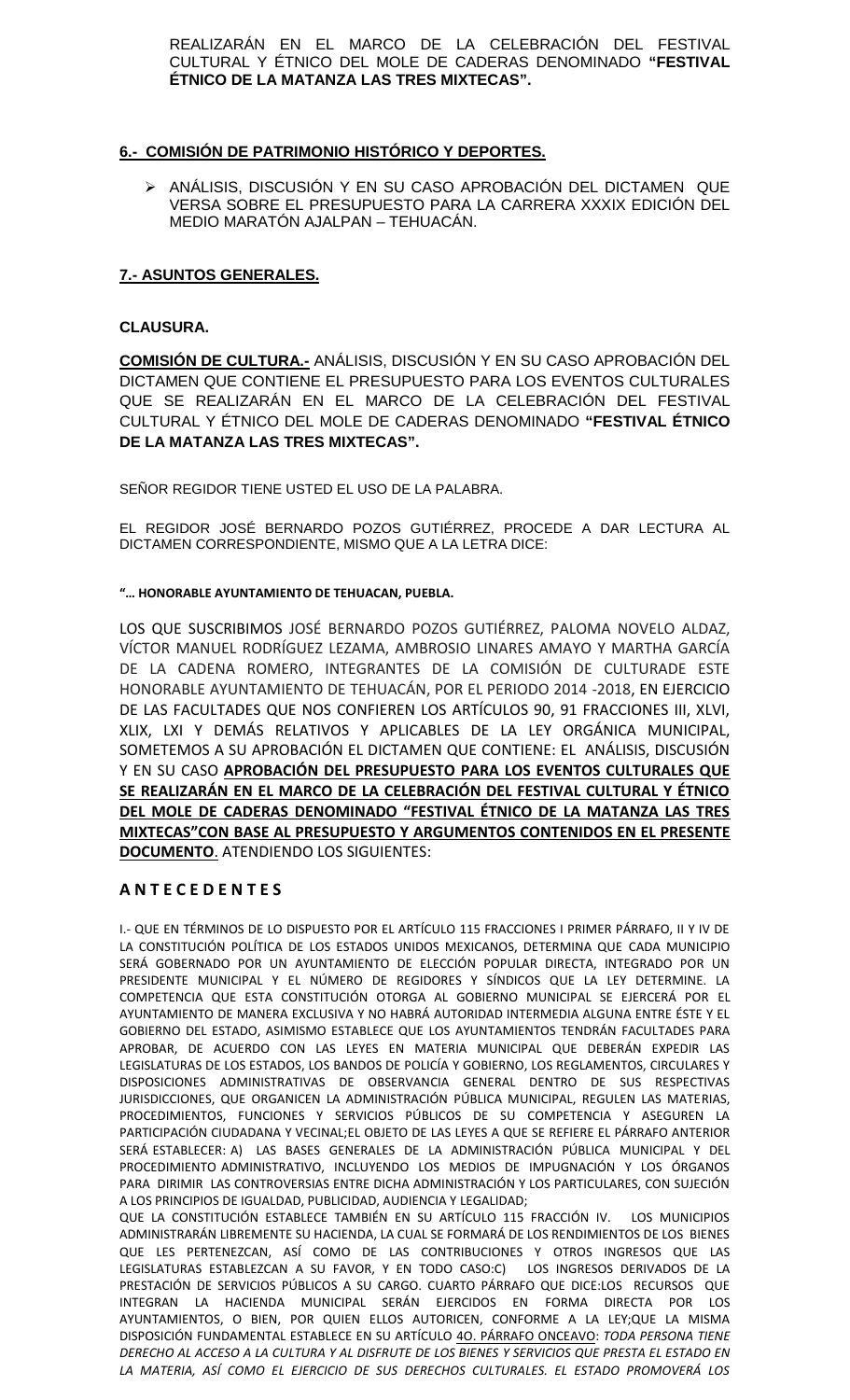*MEDIOS PARA LA DIFUSIÓN Y DESARROLLO DE LA CULTURA, ATENDIENDO A LA DIVERSIDAD CULTURAL EN TODAS SUS MANIFESTACIONES Y EXPRESIONES CON PLENO RESPETO A LA LIBERTAD CREATIVA. LA LEY ESTABLECERÁ LOS MECANISMOS PARA EL ACCESO Y PARTICIPACIÓN A CUALQUIER MANIFESTACIÓN CULTURAL*.

II.- QUELA FRACCIÓN III DEL ARTÍCULO 105 DE LA CONSTITUCIÓN POLÍTICA DEL ESTADO LIBRE Y SOBERANO DE PUEBLA QUE MENCIONA:III.-LOS AYUNTAMIENTOS TENDRÁN FACULTADES PARA EXPEDIR DE ACUERDO CON LAS LEYES EN MATERIA MUNICIPAL QUE EMITA EL CONGRESO DEL ESTADO, LOS BANDOS DE POLICÍA Y GOBIERNO, LOS REGLAMENTOS, CIRCULARES Y DISPOSICIONES ADMINISTRATIVAS DE OBSERVANCIA GENERAL DENTRO DE SUS RESPECTIVAS JURISDICCIONES, QUE ORGANICEN LA ADMINISTRACIÓN PÚBLICA MUNICIPAL, REGULEN LAS MATERIAS, PROCEDIMIENTOS, FUNCIONES Y SERVICIOS PÚBLICOS DE SU COMPETENCIA Y ASEGUREN LA PARTICIPACIÓN CIUDADANA Y VECINAL.

III.- *QUE LA CULTURA: ES PRODUCTO DE LA ACTIVIDAD HUMANA QUE FAVORECE EL DESARROLLO DE LA IDENTIDAD DE LAS PERSONAS CON SU LUGAR DE ORIGEN Y SU ENTORNO, QUE ADEMÁS SE RESALTA EL TÉRMINO TRADICIÓN ENTENDIDA POR ESTA COMO CADA UNO DE AQUELLOS ACUERDOS QUE UNA COMUNIDAD CONSIDERA DIGNOS DE CONSTITUIRSE COMO UNA PARTE INTEGRAL DE SUS USOS Y COSTUMBRES. LA TRADICIÓN SUELE VERSAR GENÉRICAMENTE SOBRE EL CONOCIMIENTO Y TAMBIÉN SOBRE PRINCIPIOS O FUNDAMENTOS SOCIO-CULTURALES SELECTOS, QUE POR CONSIDERARLOS ESPECIALMENTE VALIOSOS O ACERTADOS SE PRETENDE SE EXTIENDAN AL COMÚN, ASÍ UNAS GENERACIONES LOS TRANSMITIRÁN A LAS SIGUIENTES A FIN DE QUE SE CONSERVEN Y PERDUREN, SE CONSOLIDEN. EL CAMBIO SOCIAL ALTERA EL CONJUNTO DE ELEMENTOS QUE FORMAN PARTE DE LA TRADICIÓN. TAMBIÉN SE EMPLEA LA LOCUCIÓN TRADICIÓN POPULAR PARA ALUDIR A LOS VALORES, CREENCIAS, COSTUMBRES Y FORMAS DE EXPRESIÓN ARTÍSTICA CARACTERÍSTICOS DE UNA COMUNIDAD, EN ESPECIAL A AQUELLOS QUE SE TRANSMITEN POR VÍA ORAL. LO TRADICIONAL COINCIDE ASÍ, EN GRAN MEDIDA, CON LA CULTURA Y EL FOLKLORE O LA SABIDURÍA POPULAR.*

IV.- QUE LA CELEBRACIÓN DEL FESTIVAL ÉTNICO Y CULTURAL DEL MOLE DE CADERAS ES UNA TRADICIÓN QUE SE HA CONSERVADO EN EL MUNICIPIO DE TEHUACÁN, MISMO QUE HA SERVIDO PARA QUE SE MANTENGAN VIVAS LAS EXPRESIONES CULTURALES Y EL HERMANAMIENTO ENTRE LAS REGIONES QUE TAMBIÉN COMPARTEN ESTA TRADICIÓN, ASIMISMO ES NECESARIO HACER NOTAR QUE TEHUACÁN, CUENTA CON RECONOCIMIENTO A NIVEL NACIONAL E INTERNACIONAL POR LA CELEBRACIÓN DE LA TEMPORADA DE MATANZA TAMBIÉN CONOCIDA COMO LA TEMPORADA DEL MOLE DE CADERAS.

V.- QUE EN EL CASO DE NUESTRO MUNICIPIO ES TRADICIÓN Y ADEMÁS UNA MANIFESTACIÓN CULTURAL EL FESTEJO DE LA TEMPORADA DE MATANZA, YA QUE LA CULTURA PERMITE AL SER HUMANO LA CAPACIDAD DE REFLEXIÓN SOBRE SÍ MISMO: A TRAVÉS DE ELLA, EL HOMBRE DISCIERNE VALORES Y BUSCA NUEVAS SIGNIFICACIONES, POR LO QUE, REFLEXIONAR ACERCA DE NUESTROS ORÍGENES, ESTAS RAZONES NOS DAN MOTIVO PARA FESTEJAR QUE SOMOS UNA NACIÓN LIBRE Y PLURICULTURAL, POR LO QUE EL MUNICIPIO NO DEBE DEJAR PASAR UNA FECHA TAN MEMORABLE Y QUÉ MEJOR QUE REALIZANDO EVENTOS SOCIOCULTURALES EN EL MISMO QUE ADEMÁS LE DARÁN PROYECCIÓN Y POSICIONAMIENTO EN LA REGIÓN.

#### **C O N S I D E R A N D O**

I. QUE EL PÁRRAFO PRIMERO DE LA FRACCIÓN II DEL ARTÍCULO 115 DE LA CONSTITUCIÓN POLÍTICA DE LOS ESTADOS UNIDOS MEXICANOS, DETERMINA QUE LOS AYUNTAMIENTOS TENDRÁN FACULTADES PARA APROBAR, DE ACUERDO CON LAS LEYES EN MATERIA MUNICIPAL QUE DEBERÁN EXPEDIR LAS LEGISLATURAS DE LOS ESTADOS, LOS BANDOS DE POLICÍA Y GOBIERNO, LOS REGLAMENTOS, CIRCULARES Y DISPOSICIONES ADMINISTRATIVAS DE OBSERVANCIA GENERAL DENTRO DE SUS RESPECTIVAS JURISDICCIONES, QUE ORGANICEN LA ADMINISTRACIÓN PÚBLICA MUNICIPAL, REGULEN LAS MATERIAS, PROCEDIMIENTOS, FUNCIONES Y SERVICIOS PÚBLICOS DE SU COMPETENCIA Y ASEGUREN LA PARTICIPACIÓN CIUDADANA Y VECINAL; MISMA DISPOSICIÓN QUE ES TRASLADADA A LA FRACCIÓN III DEL ARTÍCULO 105 DE LA CONSTITUCIÓN POLÍTICA DEL ESTADO LIBRE Y SOBERANO DE PUEBLA;

II. QUE EL ARTÍCULO 78 DE LA LEY ORGÁNICA MUNICIPAL DENTRO DE LAS ATRIBUCIONES DE LOS AYUNTAMIENTOS DETERMINA EN SUS FRACCIONES XVII. FOMENTAR LAS ACTIVIDADES DEPORTIVAS, CULTURALES Y EDUCATIVAS, ESTANDO OBLIGADOS A SEGUIR LOS PROGRAMAS QUE EN ESTA MATERIA ESTABLEZCAN LAS AUTORIDADES COMPETENTES; XVIII. PROMOVER CUANTO ESTIME CONVENIENTE PARA EL PROGRESO ECONÓMICO, SOCIAL Y CULTURAL DEL MUNICIPIO Y ACORDAR LA REALIZACIÓN DE LAS OBRAS PÚBLICAS QUE FUEREN NECESARIAS; LXVI. LAS DEMÁS QUE LE CONFIERAN LAS LEYES Y ORDENAMIENTOS VIGENTES EN EL MUNICIPIO.

III. QUE EL ARTÍCULO 92 DE LA MISMA LEY ARRIBA INVOCADA ESTIPULA EN SUS FRACCIONES III, IV Y V QUE SON FACULTADES Y OBLIGACIONES DE LOS REGIDORES EL EJERCER LAS FACULTADES DE DELIBERACIÓN Y DECISIÓN DE LOS ASUNTOS QUE LE COMPETEN AL AYUNTAMIENTO, FORMAR PARTE DE LAS COMISIONES PARA LAS QUE FUEREN DESIGNADOS POR ESTE Y DICTAMINAR E INFORMAR SOBRE LOS ASUNTOS QUE SE LES ENCOMIENDE;

IV. QUE LA LEY ORGÁNICA MUNICIPAL ESTABLECE EN SU ARTÍCULO 150 FRACCIÓN XII. CONSERVACIÓN Y PROMOCIÓN DE LA IDENTIDAD Y CULTURA DE LOS PUEBLOS Y POBLACIONES INDÍGENAS.

V. QUE LA LEY DE CULTURA DEL ESTADO DE PUEBLA ESTABLECE EN SU ARTÍCULO 1° EN SUS FRACCIONESI, III, Y IV; RECONOCER EL DERECHO DE TODO HABITANTE DE LA ENTIDAD A LA VALORACIÓN DE SUS MANIFESTACIONES CULTURALES Y A LA CREACIÓN, ASÍ COMO A LA PARTICIPACIÓN Y DISFRUTE DE LA VIDA CULTURAL; REGULAR LAS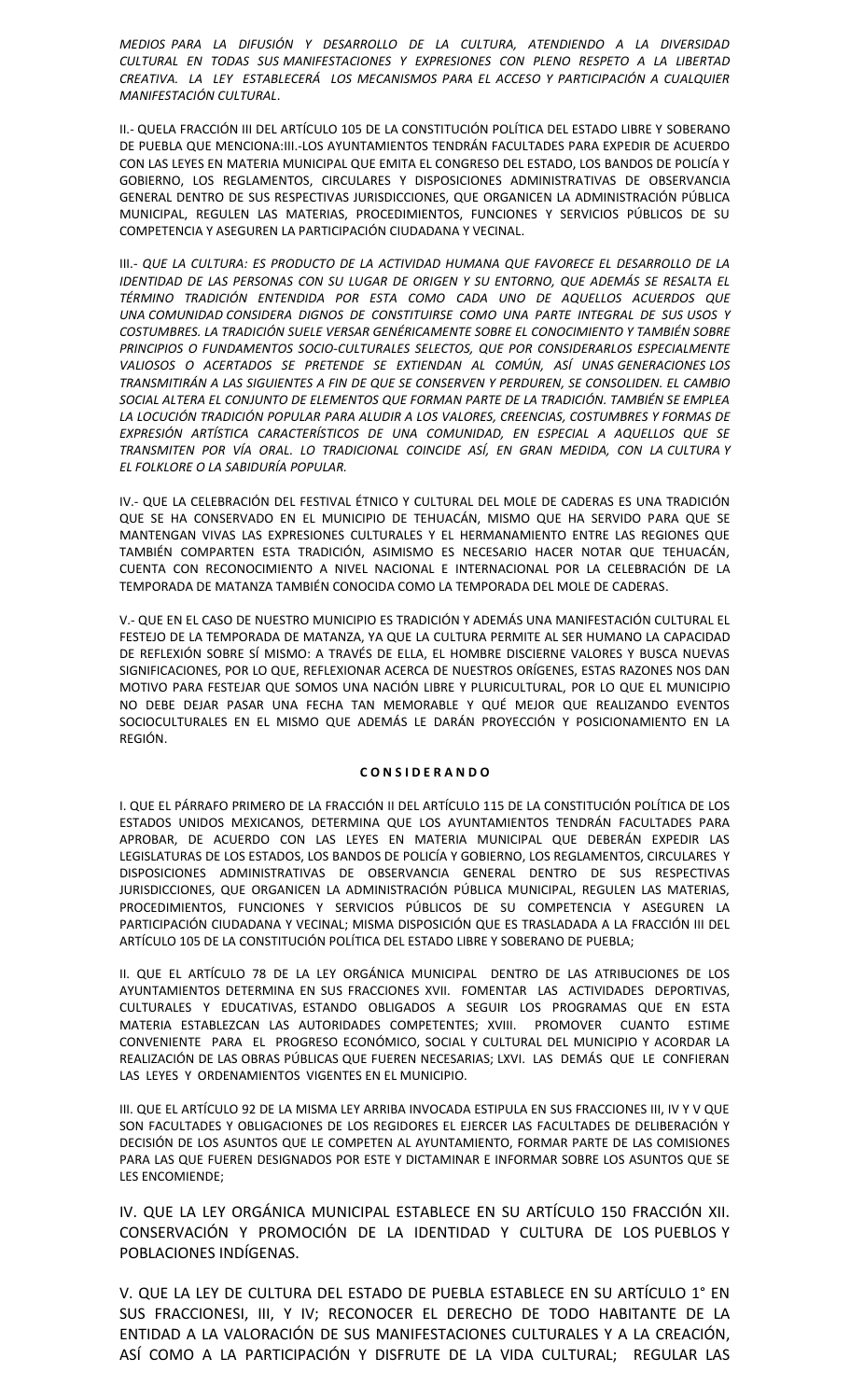ACCIONES DE LAS AUTORIDADES ESTATALES Y MUNICIPALES QUE TIENDAN A FACILITAR, Y EN SU CASO A GARANTIZAR, EL DISFRUTE, PRESERVACIÓN, PROMOCIÓN, DIFUSIÓN Y RECREACIÓN DE LA CULTURA EN SUS MANIFESTACIONES ARTÍSTICAS, ARTESANALES, COSTUMBRES Y TRADICIONES POPULARES; Y PROMOVER LA PARTICIPACIÓN DE LOS INDIVIDUOS, GRUPOS Y ORGANIZACIONES PRIVADAS EN LA PRESERVACIÓN, PROMOCIÓN, FOMENTO, DIFUSIÓN E INVESTIGACIÓN DE LA CULTURA, ASÍ COMO EN APOYO A LA PRODUCCIÓN, FINANCIAMIENTO Y DISTRIBUCIÓN DE BIENES CULTURALES O A LA PRESTACIÓN DE SERVICIOS RELACIONADOS.QUE ADEMÁS ESTABLECE COMO AUTORIDADES COMPETENTES PARA LA APLICACIÓN DE LA LEY EN SU ARTÍCULO 4º. SON AUTORIDADES COMPETENTES PARA APLICAR LA PRESENTE LEY: EN SU FRACCIÓN **III**.- LOS AYUNTAMIENTOS Y EN SU FRACCIÓN IV.- LOS ORGANISMOS ESTATALES Y MUNICIPALES CUYA NATURALEZA SEA EMINENTEMENTE CULTURAL.

VI.- QUE LA MISMA LEY DE CULTURA DEL ESTADO DE PUEBLA ESTABLECE EN SUS ARTÍCULOS 6 Y 9 FRACCIONES II Y VIII: LA PROMOCIÓN Y FOMENTO DE LA CULTURA SERÁN DEMOCRÁTICOS, POPULARES Y PLURALES Y LA ACTUACIÓN DE LAS AUTORIDADES ESTATALES Y MUNICIPALES COMPETENTES, SE REGIRÁ CON SUJECIÓN A DICHOS PRINCIPIOS. YSIN PERJUICIO DE LO ESTABLECIDO EN LA LEY ORGÁNICA MUNICIPAL, ES OBLIGACIÓN DE LOS AYUNTAMIENTOS A TRAVÉS DE SUS PRESIDENTES MUNICIPALES: PRESERVAR EL PATRIMONIO CULTURAL, ASÍ COMO FOMENTAR E IMPULSAR LAS MANIFESTACIONES Y ACTIVIDADES ARTÍSTICAS Y CULTURALES PROPIAS DEL MUNICIPIO, SUS FERIAS, TRADICIONES, REALIZANDO EL CENSO CULTURAL DE LOS MISMOS; PROMOVER Y ORGANIZAR, DIRECTA O COORDINADAMENTE CON LAS DEPENDENCIAS O ENTIDADES COMPETENTES E INSTANCIAS PRIVADAS O SOCIALES, LA REALIZACIÓN DE EXPOSICIONES, FERIAS, FESTIVALES, CERTÁMENES, CURSOS Y REPRESENTACIONES DE CARÁCTER CULTURAL Y ARTÍSTICO, QUE FOMENTEN EL DESARROLLO DE LAS MANIFESTACIONES ARTÍSTICAS EN TODAS SUS DISCIPLINAS;

VII. QUE LA LEY DE ADQUISICIONES, ARRENDAMIENTOS Y SERVICIOS DEL SECTOR PÚBLICO ESTATAL Y MUNICIPAL ESTABLECE EN SU ARTÍCULO 17: EN LOS SUPUESTOS QUE DE MANERA EXCEPCIONAL PREVÉ ESTA SECCIÓN, LAS DEPENDENCIAS Y LAS ENTIDADES, BAJO LA RESPONSABILIDAD DE SUS TITULARES Y CON SUJECIÓN A LAS FORMALIDADES QUE LOS MISMOS PRECEPTOS ESTABLECEN, PODRÁN OPTAR POR NO LLEVAR A CABO EL PROCEDIMIENTO DE LICITACIÓN PÚBLICA Y CELEBRAR CONTRATOS MEDIANTE LOS PROCEDIMIENTOS DE EXCEPCIÓN QUE ESTABLECEN LAS FRACCIONES II, III Y IV DEL ARTÍCULO 15 DE LA PRESENTE LEY. EN ESE MISMO ORDEN DE IDEAS LA LEY CITADA ESTABLECE EN SU ARTÍCULO 20: LA SECRETARÍA Y LOS COMITÉS MUNICIPALES, BAJO SU RESPONSABILIDAD, PODRÁN FINCAR PEDIDOS O CELEBRAR CONTRATOS EN MATERIA DE ADQUISICIONES, ARRENDAMIENTOS Y SERVICIOS, SIN SUJETARSE AL PROCEDIMIENTO DE LICITACIÓN PÚBLICA, A TRAVÉS DE LOS PROCEDIMIENTOS DE EXCEPCIÓN A LA MISMA, CUANDO:I. EL CONTRATO SÓLO PUEDA CELEBRARSE CON UNA DETERMINADA PERSONA POR TRATARSE DE OBRAS DE ARTE, TITULARIDAD DE PATENTES, DERECHOS DE AUTOR U OTROS DERECHOS EXCLUSIVOS; IGUALMENTE, CUANDO EN SU CASO NO EXISTAN BIENES O SERVICIOS ALTERNATIVOS O SUSTITUTOS TÉCNICAMENTE RAZONABLES O CUANDO EN EL MERCADO SÓLO EXISTA UN POSIBLE OFERENTE;

VIII. QUE TAMBIÉN SE ESTABLECE EN LA LEY DE ADQUISICIONES, ARRENDAMIENTOS Y SERVICIOS DEL SECTOR PÚBLICO ESTATAL Y MUNICIPALARTÍCULO 127: LA SECRETARÍA, EL COMITÉ MUNICIPAL, LAS DEPENDENCIAS Y LAS ENTIDADES ADJUDICANTES, PODRÁN DISPENSAR BAJO SU RESPONSABILIDAD Y EN SU CASO, EL OTORGAMIENTO DE LA GARANTÍA DE CUMPLIMIENTO DEL CONTRATO CORRESPONDIENTE, EN LOS SIGUIENTES CASOS:*IV. CUANDO LOS SERVICIOS A CONTRATAR TENGAN POR OBJETO LA PROMOCIÓN A LA CULTURA.* DE LA MISMA FORMA Y EN USO DE LAS FACULTADES QUE CONFIERE LA LEY A ESTE CUERPO COLEGIADO ES QUE SE APRUEBE LA ADJUDICACIÓN DIRECTA DE PROVEEDORES EN ESTE FESTIVAL PRÓXIMO A REALIZARSE ASÍ COMO LA LIBERACIÓN DE LOS ANTICIPOS PARA EFECTO DE GARANTIZAR LA REALIZACIÓN DE LOS EVENTOS CULTURALES ASÍ COMO A LOS ARTISTAS POR LAS PRESENTACIONES QUE REALIZARÁN EN EL MENCIONADO FESTIVAL.

IX. QUE TAL COMO QUEDÓ EXPUESTO EN LOS ANTECEDENTES III,IV Y V DEL PRESENTE DOCUMENTO EN RELACIÓN A LOS CONSIDERANDOS III, IV, V, VI, VII, VIII DEL PRESENTE DICTAMEN,ES OPORTUNO TOMAR EN CONSIDERACIÓN QUE SE PUEDEN REALIZAREVENTOS QUE DEN REALCE A LA CIUDAD DE TEHUACÁN COMO UN MUNICIPIO QUE PRESERVA LAS TRADICIONES Y QUE GARANTIZA LA CULTURA Y SUS DIVERSAS MANIFESTACIONES A TRAVÉS DE LA REALIZACIÓN DE EVENTOS QUE DEN RENOMBRE Y ATRAIGAN LA VISITA DE PERSONAS A NUESTRA CIUDAD Y QUE NO SE DEBEN PASAR POR ALTO, POR LO TANTO SOMETEMOS A SU CONSIDERACIÓNEL SIGUIENTE CUADRO DE PRESUPUESTO:

| <b>CONCEPTO</b>                       | <b>COSTO CON IVA</b> |  |
|---------------------------------------|----------------------|--|
|                                       |                      |  |
| ARTISTAS NACIONALES E INTERNACIONALES | \$1,969,616.20       |  |
| ARTISTAS CONACULTA                    | \$737,785.48         |  |

# **FESTIVAL ÉTNICO DE LA MATANZA**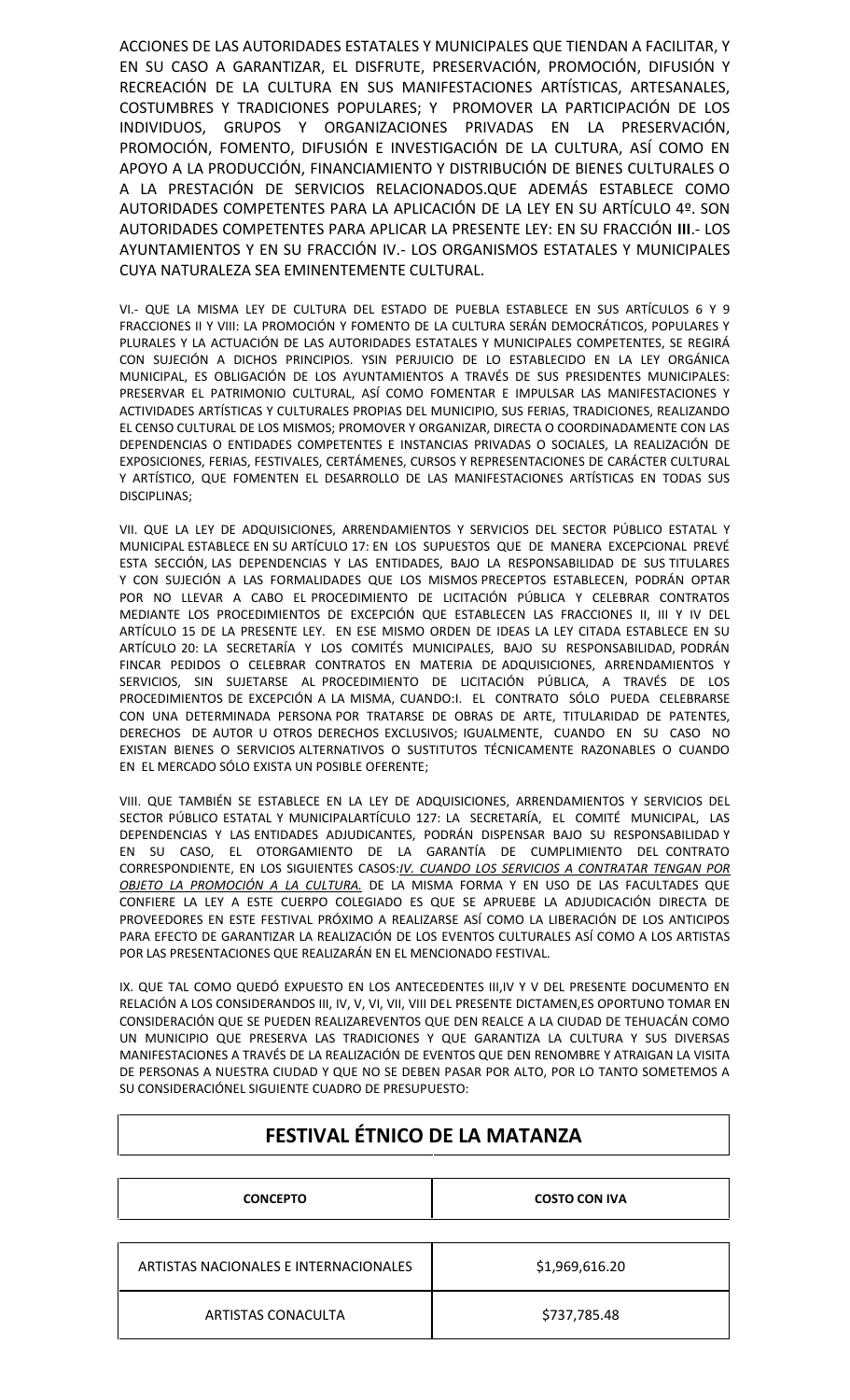| <b>ARTISTAS CONACULTA 2</b>                                                                           | \$166,867.00 |  |
|-------------------------------------------------------------------------------------------------------|--------------|--|
| PARTICIPANTES JUNTAS AUXILIARES Y<br><b>MUNICIPIOS</b>                                                | \$63,398.60  |  |
| ESCENARIO DEL RITUAL DE LA MATANZA                                                                    | \$240,000.00 |  |
| <b>PAGOS EXTRAS DE ARTISTAS LOCALES</b><br><b>/FORANEOS Y OBRAS DE TEATRO</b>                         | \$67,944.80  |  |
| PRESUPUESTO DE COMUNICACIÓN PARA LA<br>MATANZA: PRESENTADO POR LA DIRECCIÓN DE<br>COMUNICACIÓN SOCIAL | \$325,766.28 |  |

| <b>TOTAL</b>               | \$3,571,378.36 |
|----------------------------|----------------|
| MENOS APORTACIÓN CONACULTA | \$510,722.84   |
| <b>GRAN TOTAL</b>          | \$3,060,655.52 |

POR LO ANTERIORMENTE EXPUESTO Y FUNDADO EN LOS CONSIDERANDOS QUE ANTECEDEN, Y EN USO DE LAS FACULTADES CONFERIDAS SE PROPONE A CONSIDERACIÓN DE ESTE HONORABLE CUERPO COLEGIADO EL SIGUIENTE:

# D I C T A M E N

**ÚNICO: APROBACIÓN DEL PRESUPUESTO PARA LOS EVENTOS CULTURALES QUE SE REALIZARÁN EN EL MARCO DE LA CELEBRACIÓN DEL FESTIVAL CULTURAL Y FESTIVAL ÉTNICO DEL MOLE DE CADERAS TAMBIÉN DENOMINADO "FESTIVAL CULTURAL DE LA MATANZA" CON BASE AL PRESUPUESTO Y ARGUMENTOS CONTENIDOS EN EL PRESENTE DOCUMENTO SEGÚN LA RELACION CONTENIDA EN EL CONSIDERANDO NÚMERO IX DEL PRESENTE DICTAMEN.-** ATENTAMENTE.- COMISIÓN DE CULTURA.- TEHUACAN, PUEBLA, A 03 DE SEPTIEMBRE DEL 2014.- **JOSÉ BERNARDO POZOS GUTIÉRREZ.- PRESIDENTE DE LA COMISIÓN.- MARTHA GARCÍA DE LA CADENA ROMERO.- MIEMBRO DE LA COMISIÓN.- VÍCTOR MANUEL RODRÍGUEZ LEZAMA.- MIEMBRO DE LA COMISIÓN.- AMBROSIO LINARES AMAYO.- MIEMBRO DE LA COMISIÓN.- PALOMA NOVELO ALDAZ.- MIEMBRO DE LA COMISIÓN.- FIRMAS ILEGIBLES".**

MANIFIESTA EL SECRETARIO, LIC. JOSÉ HONORIO PACHECO FLORES: EN RELACIÓN AL CONSIDERANDO SÉPTIMO DEL DICTAMEN DE REFERENCIA, QUE SEÑALA QUE NO SE LLEVE A CABO EL PROCEDIMIENTO DE LICITACIÓN PÚBLICA Y CELEBRAR CONTRATOS MEDIANTE LOS PROCEDIMIENTOS DE EXCEPCIÓN, NINGUNO DE ESOS SUPUESTOS APLICA AL PRESENTE CASO, POR LO QUE SE TIENE QUE HACER DICHA LICITACIÓN PÚBLICA. AGREGANDO ADEMÁS QUE SE TOME EN CONSIDERACIÓN EN LA LICITACIÓN UN PRESUPUESTO DE LOS ARTISTAS QUE HIZO LLEGAR PRODUCCIONES ABBACO, AGENCIA DE ESPECTÁCULOS Y PRODUCCIONES S.A. DE C.V., TODA VEZ QUE EL COSTO DE LOS ARTISTAS, ALEJANDRO FILIO, LILA DUWNS, NICHO HINOJOSA, TR3MENDS Y EUGENIA LEÓN, ES MENOR AL QUE PROPONE LA EMPRESA RAP-STAR.

SEÑALA EL REGIDOR JOSÉ BERNARDO POZOS GUTIÉRREZ, QUE SÍ SE HIZO LA LICITACIÓN.

HACE USO DE LA PALABRA LA PRESIDENTA MUNICIPAL ERNESTINA FERNÁNDEZ MÉNDEZ, QUE PROPONE UN PRESUPUESTO DE \$2,000,000.00

MANIFIESTA EL REGIDOR JESÚS AMADOR HERNÁNDEZ MARTÍNEZ, QUE SE ESTA GESTIONANDO APOYO DE LAS EMPRESAS.

UNA VEZ QUE HA SIDO AMPLIAMENTE DISCUTIDO DICHO PUNTO, SE SUGIERE AL REGIDOR JOSÉ BERNARDO POZOS GUTIÉRREZ, SE COMPROMETA A DISMINUIR GASTOS DEL PRESUPUESTO PRESENTADO.

MANIFESTANDO SU CONFORMIDAD EL REGIDOR JOSÉ BERNARDO POZOS GUTIÉRREZ.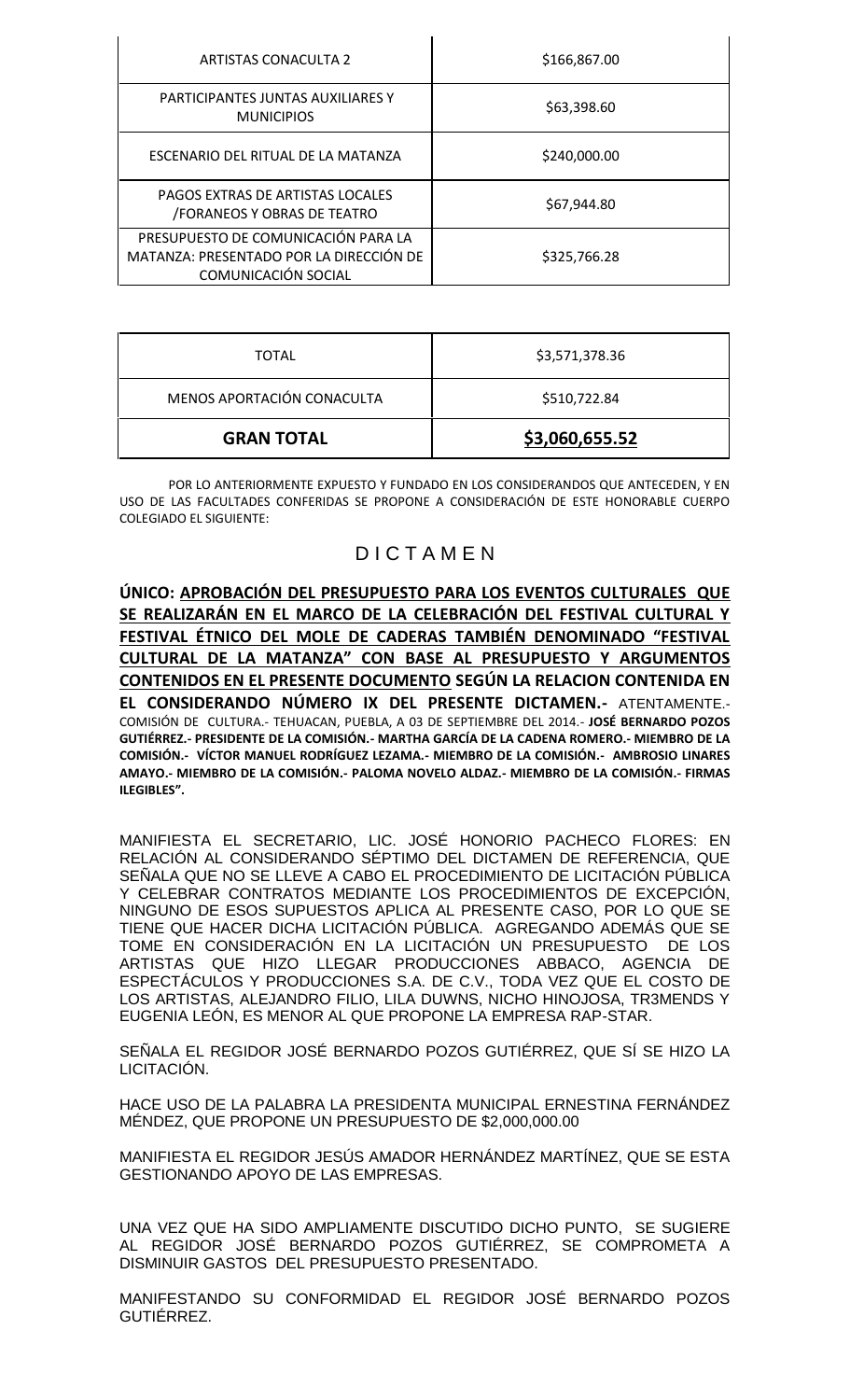SEÑORA PRESIDENTA MUNICIPAL, REGIDORES Y SINDICO MUNICIPAL, EN VOTACIÓN SE LES CONSULTA SI SE APRUEBA LA PROPUESTA PRESENTADA EN CUESTIÓN, LOS QUE ESTÉN POR LA AFIRMATIVA SÍRVANSE MANIFESTARLO LEVANTANDO LA MANO.

HABIÉNDOSE ANALIZADO AMPLIAMENTE EL CONTENIDO DEL DICTAMEN DE REFERENCIA, POR MAYORÍA CON 8 VOTOS A FAVOR Y SEIS ABSTENCIONES DE LOS REGIDORES NORMA LILIANA FLORES MÉNDEZ, JESÚS AMADOR HERNÁNDEZ MARTÍNEZ, JUAN ÁLVAREZ CAMPOS, GLADYS GUADALUPE GONZÁLEZ MARTÍNEZ, LIC. MIGUEL ÁNGEL ROMERO CALDERÓN, SÍNDICO MUNICIPAL Y LA C. PRESIDENTA MUNICIPAL ERNESTINA FERNÁNDEZ MÉNDEZ, INTEGRANTES DEL HONORABLE CABILDO, SE DETERMINA EL SIGUIENTE:

# **A C U E R D O**

**ÚNICO: SE APRUEBA EL PRESUPUESTO PARA LOS EVENTOS CULTURALES QUE SE REALIZARÁN EN EL MARCO DE LA CELEBRACIÓN DEL FESTIVAL CULTURAL Y FESTIVAL ÉTNICO DEL MOLE DE CADERAS TAMBIÉN DENOMINADO "FESTIVAL CULTURAL DE LA MATANZA" CON BASE AL PRESUPUESTO Y ARGUMENTOS CONTENIDOS EN EL PRESENTE DOCUMENTO SEGÚN LA RELACION CONTENIDA EN EL CONSIDERANDO NÚMERO IX DEL PRESENTE DICTAMEN.**

LO ANTERIOR CON FUNDAMENTO EN LOS DISPOSITIVOS LEGALES INVOCADOS EN EL DICTAMEN DE REFERENCIA.

**COMISIÓN DE PATRIMONIO HISTÓRICO Y DEPORTES.- ANÁLISIS, DISCUSIÓN Y EN SU CASO APROBACIÓN DEL DICTAMEN QUE VERSA SOBRE EL PRESUPUESTO PARA LA CARRERA XXXIX EDICIÓN DEL MEDIO MARATÓN AJALPAN – TEHUACÁN.**

SEÑOR REGIDOR TIENE USTED EL USO DE LA PALABRA.

EL REGIDOR AMBROSIO LINARES AMAYO, PROCEDE A DAR LECTURA AL DICTAMEN CORRESPONDIENTE, MISMO QUE A LA LETRA DICE:

# **"… HONORABLE CABILDO DEL AYUNTAMIENTO CONSTITUCIONAL DE TEHUACAN PUEBLA.**

LOS SUSCRITOS C. AMBROSIO LINARES AMAYO EN MI CARÁCTER DE PRESIDENTE DE LA COMISIÓN DE PATRIMONIO HISTÓRICO Y DEPORTES,C. PROF. JOSE BERNARDO POZOS GUTIÉRREZ REGIDOR DE LA COMISIÓN DE CULTURA, C. LICENCIADA PALOMA NOVELO ALDAZ, REGIDORA DE LA COMISIÓN DE NOMENCLATURA, LICENCIADA CLAUDIA OROZCO LÓPEZ REGIDORA DE LA COMISIÓN DE ECOLOGÍA Y MEDIO AMBIENTE, NOS CONSTITUIMOS EN LA COMISIÓN **SOMETEMOS A LA DISCUSIÓN Y EN SU CASO APROBACIÓN DEL HONORABLE CABILDO "EL PRESUPUESTO PARA QUE SE LLEVE A CABO LA "XXXIX" EDICIÓN DEL MEDIO MARATÓN AJALPAN - TEHUACÁN ."**QUE SE LLEVARA A CABO EL DÍA 16 DE SEPTIEMBRE DEL 2014 A LAS 15:00 HRS. CON UN RECORRIDO DE 21 KILÓMETROS DE AJALPAN – TEHUACÁN, 11 KILÓMETROS DE LA Y DE CHILAC – TEHUACÁN, Y 2.5 KILÓMETROS DEL ÁRBOL SECO DE SAN DIEGO CHALMA – TEHUACÁN, EN BASE A LOS SIGUIENTES:

## **C O N S I DE R A N D O S**

I. QUE EN TÉRMINOS DE LO DISPUESTO POR EL ARTICULO 115 FRACCIONES II Y IV DE LA CONSTITUCIÓN POLÍTICA DE LOS ESTADOS UNIDOS MEXICANOS, DETERMINA QUE LOS AYUNTAMIENTOS TENDRÁN FACULTADES PARA APROBAR DE ACUERDO CON LAS LEYES EN MATERIA MUNICIPAL QUE DEBERÁN EXPEDIR LAS LEGISLATURAS DE LOS ESTADOS, LOS BANDOS DE POLICÍA Y GOBIERNO, LOS REGLAMENTOS, CIRCULARES Y DISPOSICIONES ADMINISTRATIVAS DE OBSERVANCIA GENERAL DENTRO DE SUS RESPECTIVAS JURISDICCIONES, QUE ORGANICEN LA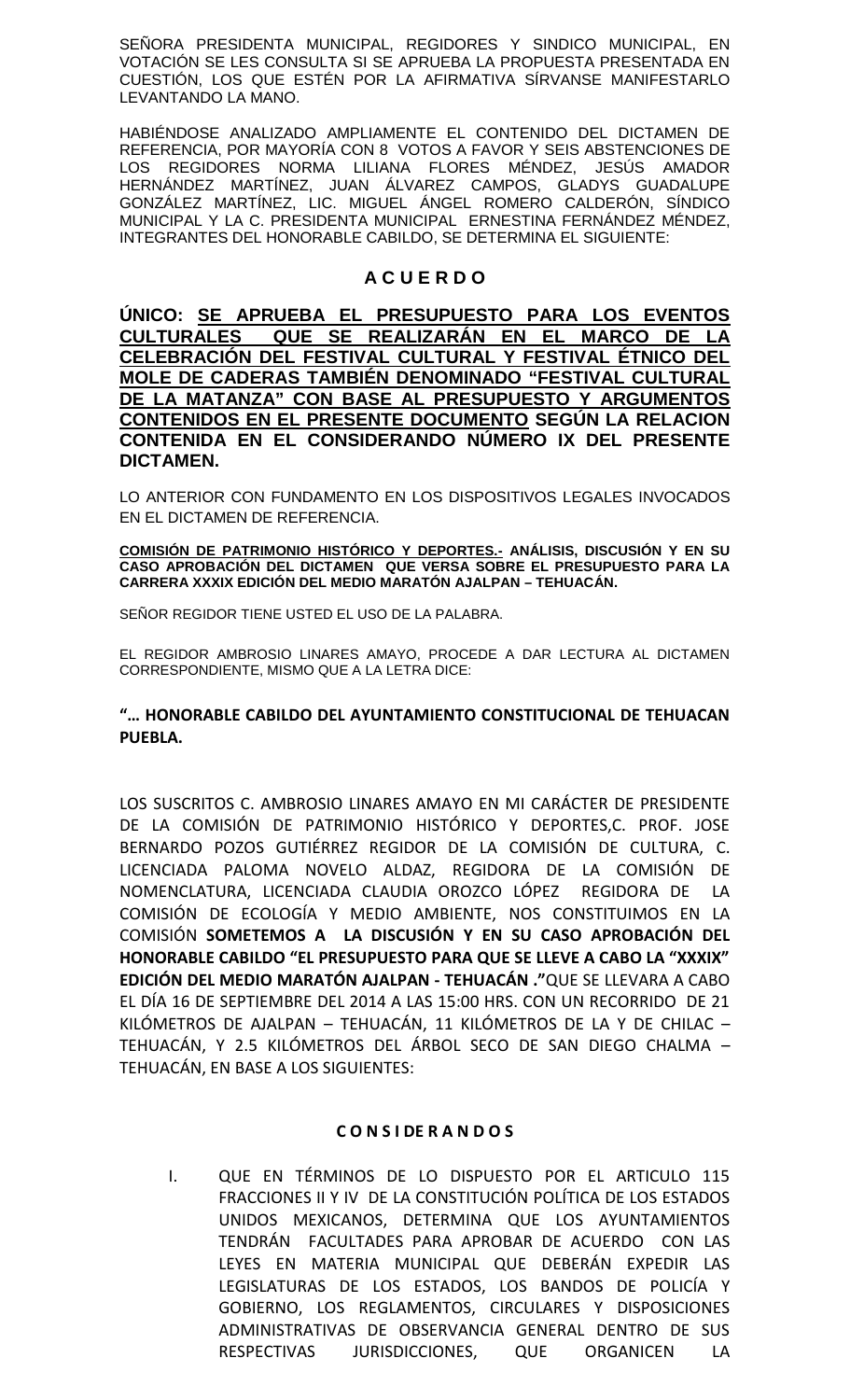ADMINISTRACIÓN PÚBLICA MUNICIPAL, REGULEN LAS MATERIAS, PROCEDIMIENTOS, FUNCIONES Y SERVICIOS PÚBLICOS DE SU COMPETENCIA Y ASEGUREN LA PARTICIPACIÓN CIUDADANA Y VECINAL;

- **II.** QUE EL ARTÍCULO 78 DE LA LEY ORGÁNICA MUNICIPAL EN SU FRACCIÓN PRIMERA DETERMINA QUE DENTRO DE LAS FACULTADES Y OBLIGACIONES DEL HONORABLE AYUNTAMIENTO ESTÁN LAS DE CUMPLIR Y HACER CUMPLIR, EN LOS ASUNTOS DE SU COMPETENCIA, LAS LEYES, DECRETOS Y DISPOSICIONES DE OBSERVANCIA GENERAL DE LA FEDERACIÓN Y EL ESTADO, ASÍ COMO LOS ORDENAMIENTOS MUNICIPALES, ASIMISMO ESTABLECE LA FRACCIÓN IV DE LA MISMA LEY: EXPEDIR Y ACTUALIZAR BANDOS DE POLICÍA Y GOBIERNO, REGLAMENTOS, CIRCULARES Y DISPOCIONES ADMINISTRATIVAS DE OBSERVANCIA GENERAL, REFERENTE A SU ORGANIZACIÓN, FUNCIONAMIENTO, SERVICIOS PÚBLICOS QUE DEBERÁN PRESTAR Y DEMÁS ASUNTOS DE SU COMPETENCIA , SUJETÁNDOSE A LAS BASES NORMATIVAS ESTABLECIDAS POR LA CONSTITUCIÓN POLÍTICA DEL ESTADO LIBRE Y SOBERANO DE PUEBLA, VIGILANDO SU OBSERVANCIA Y APLICACIÓN; CON PLENO RESPETO A LOS DERECHOS HUMANOS QUE RECONOCE EL ORDEN JURÍDICO NACIONAL; ASI MISMO LA **FRACCION XVII ESTABLECE FOMENTAR LAS ACTIVIDADES DEPORTIVAS, CULTURALES Y EDUCATIVAS, ESTANDO OBLIGADOS A SEGUIR LOS PROGRAMAS QUE EN ESTA MATERIA ESTABLEZCAN LAS AUTORIDADES COMPETENTES;**
- III. QUE EL ARTÍCULO 92 DE LA LEY ORGÁNICA MUNICIPAL ESTABLECE LAS FACULTADES Y OBLIGACIONES DE LOS REGIDORES, ENTRE LAS QUE SE ENCUENTRAN LAS DE FORMAR PARTE DE LAS COMISIONES PARA LAS QUE FUERON DESIGNADOS, Y LA DE FORMULAR AL AYUNTAMIENTO LAS PROPUESTAS DE ORDENAMIENTOS EN ASUNTOS MUNICIPALES, Y PROMOVER TODO LO QUE CREAN CONVENIENTE AL BUEN SERVICIO PÚBLICO;
- IV. QUE DE IGUAL FORMA EL ARTÍCULO 94 DE LA LEY ORGÁNICA MUNICIPAL ESTABLECE QUE EL AYUNTAMIENTO PARA FACILITAR EL DESPACHO DE LOS ASUNTOS QUE LE COMPETEN, NOMBRARA COMISIONES PERMANENTES O TRANSITORIAS, QUE LOS EXAMINEN E INSTRUYAN HASTA PONERLOS EN ESTADO DE RESOLUCIÓN.

TOMANDO EN CONSIDERACION LOS ARGUMENTOS QUE EN EL PRESENTE SE VIERTEN SOMETEMOS A **DISCUSIÓN Y EN SU CASO APROBACIÓN "EL PRESUPUESTO PARA QUE SE LLEVE A CABO LA XXXIX EDICION DEL MEDIO MARATON AJALPAN - TEHUACAN."**

**QUE LA COMISION DE PATRIMONIO HISTORICO Y DEPORTES PRESENTA A LA SESIÓN DE CABILDO ELPRESUPUESTO PARA LLEVAR A CABO LA XXXIX EDICION DEL MEDIO MARATON QUE ES PROPIA DEL AYUNTAMIENTO MUNICIPAL DE TEHUACAN.**

PRESUPUESTO QUE PRESENTAMOS PARA QUE SE LLEVE A CABO LA CARRERA AJALPAN- TEHUACAN, ES DE \$45,000.00 (CUARENTA Y CINCO MIL PESOS CERO CENTAVOS MONEDA NACIONAL).

MISMO QUE SE DESGLOSA DE LA SIGUIENTE MANERA: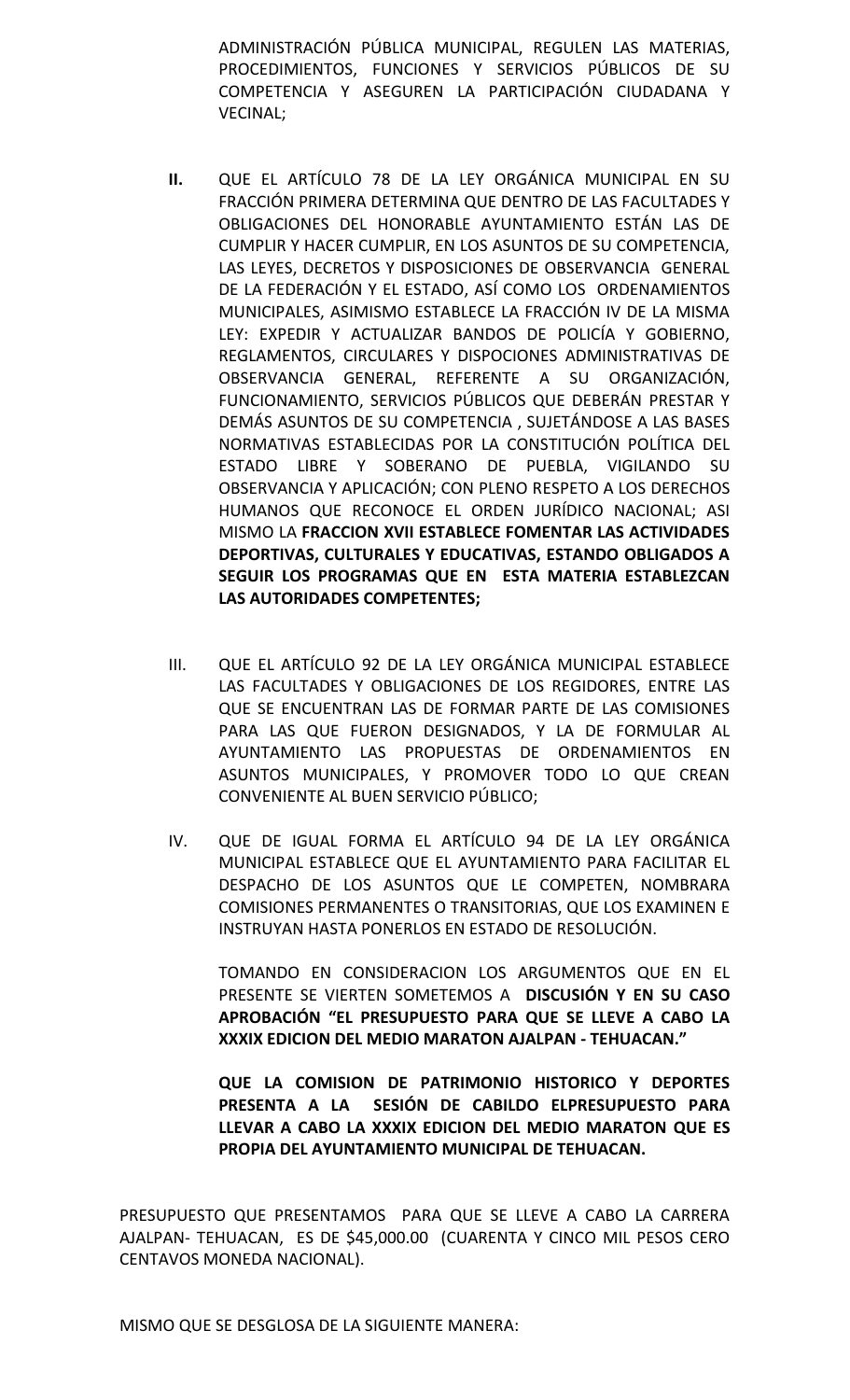| > 100 NUMEROS PARA EL MEDIO MARATON 400.00  |  |
|---------------------------------------------|--|
| > 100 NUMEROS PARA LOS 10 KILOMETROS 400.00 |  |
|                                             |  |
|                                             |  |

### **TOTAL \$10,200.00**

\_\_\_\_\_\_\_\_\_\_\_\_

#### **P R E M I A C I O N**

| <b>MEDIO MARATON</b>     | <b>1 LUGAR</b> | <b>2 LUGAR</b> | <b>3 LUGAR</b> |
|--------------------------|----------------|----------------|----------------|
| <b>LIBRE VARONIL</b>     | 3000           | 2000           | 1000           |
| <b>MASTER VARONIL</b>    | 2000           | 1000           | 800            |
| <b>VETERANOS VARONIL</b> | 1000           | 800            | 500            |
| <b>CICLISMO</b>          | <b>1 LUGAR</b> | <b>2 LUGAR</b> | <b>3 LUGAR</b> |
| <b>LIBRE VARONIL</b>     | 2000           | 1000           | 800            |
| <b>LIBRE FEMENIL</b>     | 2000           | 1000           | 800            |
| <b>10 KILOMETROS</b>     | <b>1 LUGAR</b> | <b>2 LUGAR</b> | <b>3 LUGAR</b> |
| <b>LIBRE FEMENIL</b>     | 2000           | 1000           | 800            |
| <b>MASTER FEMENIL</b>    | 1500           | 1000           | 800            |
| <b>ESTUDIANTES</b>       | 1000           | 800            | 500            |
| <b>5 KILOMETROS</b>      | <b>1 LUGAR</b> | <b>2 LUGAR</b> | <b>3 LUGAR</b> |
| <b>LIBRE VARONIL</b>     | 800            | 500            | 300            |
| <b>LIBRE FEMENIL</b>     | 800            | 500            | 300            |
| <b>SILLA DE RUEDAS</b>   | 800            | 500            | 300            |
| <b>VETERANOS PLUS</b>    | 800            | 500            | 300            |
| <b>TOTAL</b>             | \$16,900       | \$10,600       | \$7,200        |

#### **DICTAMEN**

**UNICO.- SOLICITO LA DISCUSIÓN Y EN SU CASO APROBACIÓN DEL HONORABLE CABILDO LA AUTORIZACION DEL PRESUPUESTO PARA QUE SE LLEVE A CABO LA "XXXIX" EDICIÓN DEL MEDIO MARATON AJALPAN – TEHUACAN.- ATENTAMENTE.- TEHUACÁN, PUEBLA, A 3 DE SEPTIEMBRE DEL AÑO DOS MIL CATORCE.- COMISIÓN DE PATRIMONIO HISTÓRICO Y DEPORTES.- C. AMBROSIO LINARES AMAYO.- Presidente de la Comisión de Patrimonio Histórico y Deportes.- PROF. JOSÉ BERNARDO POZOS GUTIERREZ.- Regidor de la Comisión de Cultura.- LIC. PALOMA NOVELO ALDAZ.- Regidor de la Comisión de Nomenclatura.- LIC. CLAUDIA OROZCO LOPEZ.- Regidor de la Comisión de Ecología y Medio Ambiente**.- FIRMAS ILEGIBLES".

SEÑORA PRESIDENTA MUNICIPAL, REGIDORES Y SINDICO MUNICIPAL, EN VOTACIÓN SE LES CONSULTA SI SE APRUEBA LA PROPUESTA PRESENTADA EN CUESTIÓN, LOS QUE ESTÉN POR LA AFIRMATIVA SÍRVANSE MANIFESTARLO LEVANTANDO LA MANO.

HABIÉNDOSE ANALIZADO AMPLIAMENTE EL CONTENIDO DEL DICTAMEN DE REFERENCIA, POR UNANIMIDAD DE VOTOS A FAVOR, POR PARTE DE LOS INTEGRANTES DEL HONORABLE CABILDO, SE DETERMINA EL SIGUIENTE:

## **A C U E R D O**

**ÚNICO.- SE APRUEBA Y AUTORIZA EL PRESUPUESTO PARA QUE SE LLEVE A CABO LA "XXXIX" EDICIÓN DEL MEDIO MARATON AJALPAN – TEHUACAN, POR UN MONTO DE \$45,000.00 (CUARENTA Y CINCO MIL PESOS 00/100 M.N.).**

LO ANTERIOR CON FUNDAMENTO EN LOS DISPOSITIVOS LEGALES INVOCADOS EN EL DICTAMEN DE REFERENCIA.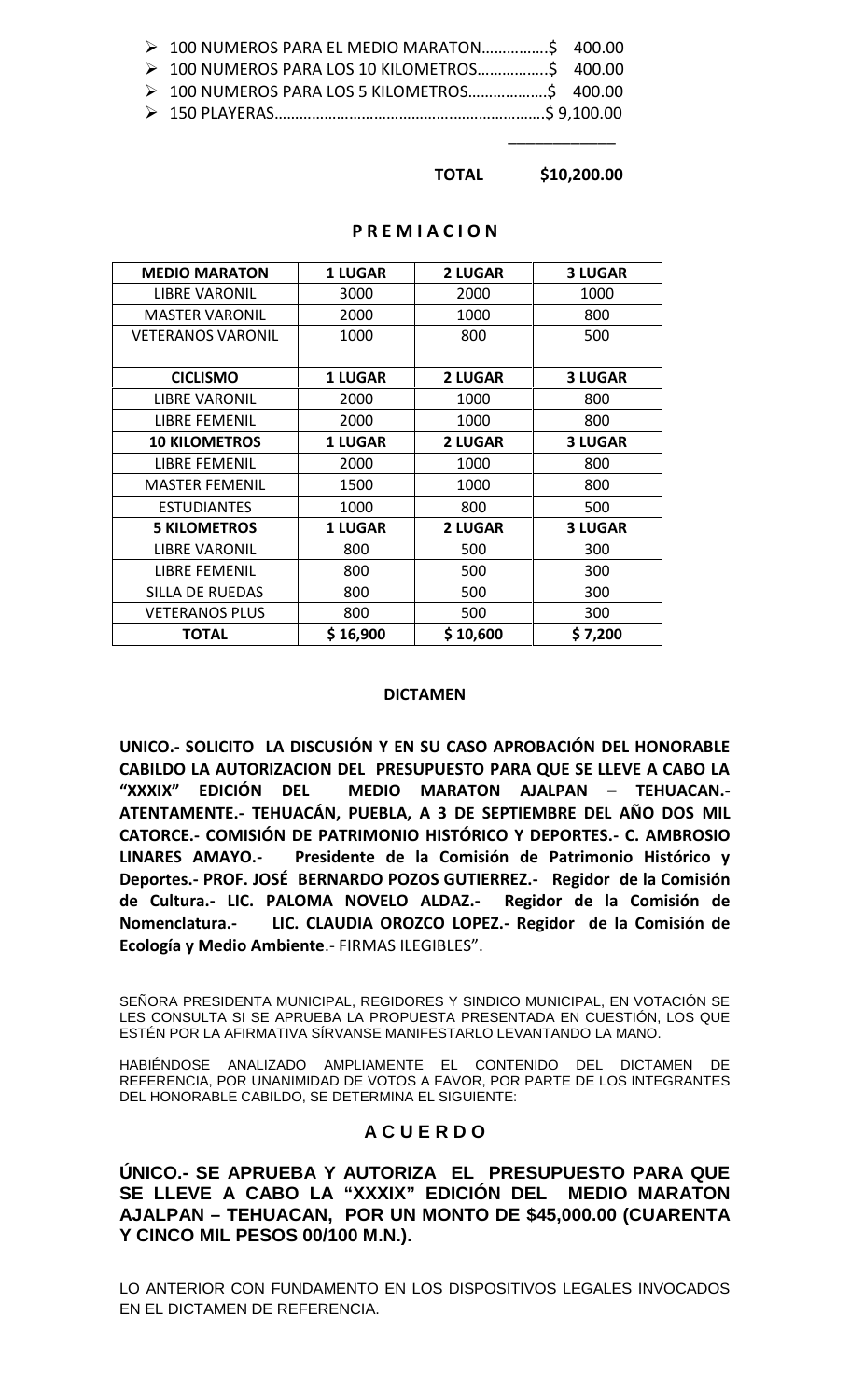**ASUNTOS GENERALES.- COMISIÓN DE PATRIMONIO Y HACIENDA PÚBLICA MUNICIPAL.- ANÁLISIS, DISCUSIÓN Y EN SU CASO APROBACIÓN DEL DICTAMEN QUE CONTIENE AUTORIZACIÓN DE LA LICENCIA DE FUNCIONAMIENTO A FAVOR DE LA PERSONA MORAL DENOMINADA "INMOBILIARIA QUERCUS, S.A. DE C.V." A TRAVÉS DE SU ADMINISTRADOR ÚNICO C. JOSÉ FERNANDO HERRERO ARANDIA, CON GIRO DE HOTEL O MOTEL CON SERVICIO DE BAR, CON DOMICILIO UBICADO EN LA CALLE UNO PONIENTE NUMERO CIENTO TRECE COLONIA CENTRO DE ESTA CIUDAD DE TEHUACÁN, PUEBLA.**

SEÑORA REGIDORA TIENE USTED EL USO DE LA PALABRA.

LA C. NORMA LILIANA FLORES MENDEZ, PROCEDE A DAR LECTURA AL DICTAMEN CORRESPONDIENTE, MISMO QUE A LA LETRA DICE:

"…HONORABLE CABILDO:

LOS SUSCRITOS REGIDORES LIC. NORMA LILIANA FLORES MENDEZ, C. JESUS AMADOR HERNANDEZ MARTINEZ, C. GLADYS GUADALUPE MARTINEZ GONZALEZ, C. AMBROSIO LINARES AMAYO, C. JUAN ALVAREZ CAMPOS, C. ABRAHAM DAVID AGUILAR SANCHEZ, PRESIDENTA E INTEGRANTES DE LA COMISION DE PATRIMONIO Y HACIENDA PUBLICA MUNICIPAL DEL HONORABLE AYUNTAMIENTO, POR ESTE MEDIO Y CON FUNDAMENTO EN LO DISPUESTO POR EL ARTICULO 92 FRACCIONES III, IV, V Y VII DE LA LEY ORGANICA MUNICIPAL, SOMETEMOS A ESTE HONORABLE CUERPO COLEGIADO EL PRESENTE DICTAMEN PARA SU ESTUDIO Y APROBACION BASADO EN LOS SIGUIENTES:

## **CONSIDERANDOS.**

I.- QUE DE CONFORMIDAD CON EL ARTICULO 115 CON LA FRACCION 11 DE LA CONSTITUCION POLITICA DE LOS ESTADOS UNIDOS MEXICANOS, LOS AYUNTAMIENTOS TENDRAN FACULTADES PARA APROBAR, DE ACUERDO CON LAS LEYES EN MATERIA MUNICIPAL QUE DEBERAN EXPEDIR LAS LEGISLATURAS DE LOS ESTADOS, LOS BANDOS DE POLICIA Y BUEN GOBIERNO, LOS REGLAMENTOS, CIRCULARES Y DISPOSICIONES ADMINISTRATIVAS DE OBSERVANCIA GENERAL DENTRO DE SUS RESPECTIVAS JURISDICCIONES, QUE ORGANICEN LA ADMINISTRACION PUBLICA MUNICIPAL, REGULEN LAS MATERIAS, PROCEDIMIENTOS, FUNCIONES Y SERVICIOS PUBLICOS DE SU COMPETENCIA Y ASEGUREN LA PARTICIPACIÓN CIUDADANA Y VECINAL; MISMAS DISPOSICIONES QUE SON TRASLADADAS AL ARTICULO 105 FRACCION III DE LA CONSTITUCION POLITICA DEL ESTADO LIBRE Y SOBERANO DE PUEBLA.

II.- QUE EL ARTÍCULO 78 FRACCIONES I,III,IV,XV, Y LX DE LA LEY ORGANICA MUNICIPAL, DETERMINA DENTRO DE LAS ATRIBUCIONES DE LOS AYUNTAMIENTOS EL CUMPLIR Y HACER CUMPLIR EN LOS ASUNTOS DE SU COMPETENCIA, LAS LEYES, DECRETOS, Y DISPOSICIONES DE OBSERVANCIA GENERAL DE LA FEDERACION Y DEL ESTADO, ASI COMO LOS ORDENAMIENTOS MUNICIPALES; APROBAR SU ORGANIZACIÓN Y DIVISION ADMINISTRATIVAS DE ACUERDO CON LAS NECESIDADES DEL MUNICIPIO; EXPEDIR BANDOS DE POLICIA Y GOBIERNO, REGLAMENTOS, CIRCULARES Y DISPOSICIONES ADMINISTRATIVAS DE OBSERVANCIA GENERAL, REFERENTES A SU ORGANIZACIÓN, FUNCIONAMIENTO, SERVICIOS PUBLICOS QUE DEBAN PRESTAR Y DEMAS ASUNTOS DE SU COMPETENCIA, SUJETANDOSE A LAS BASES NORMATIVAS ESTABLECIDAS POR LA CONSTITUCION POLITICA DEL ESTADO LIBRE Y SOBERANO DE PUEBLA , VIGILANDO SU OBSERVANCIA Y APLICACIÓN, DESIGNAR DE ENTRE LOS REGIDORES A QUIENES DEBAN INTEGRAR LAS COMISIONES QUE SE DETERMINAN EN LA PRESENTE LEY Y LAS DEMAS QUE LE CONFIERAN LAS LEYES Y ORDENAMIENTOS VIGENTES EN EL MUNICIPIO.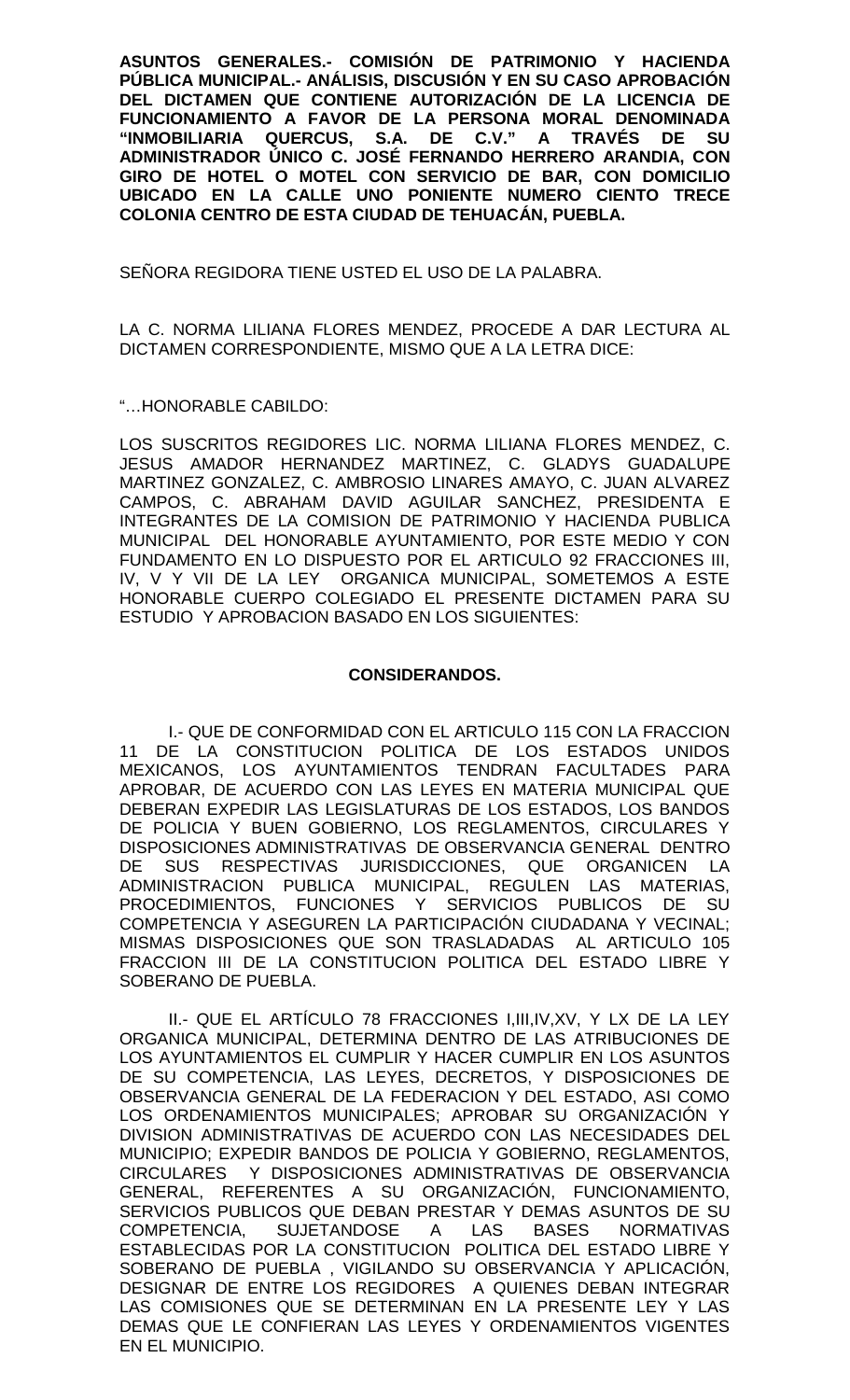III.- QUE EL ARTICULO 92 DE LA MISMA LEY ARRIBA INVOCADA ESTIPULA EN SUS FRACCIONES III, IV, V, Y VII QUE SON FACULTADES Y OBLIGACIONES DE LOS REGIDORES EL EJERCER LAS FACULTADES DE DELIBERACION Y DECISION DE LOS ASUNTOS QUE LE COMPETEN AL AYUNTAMIENTO, FORMAR PARTE DE LAS COMISIONES PARA LAS QUE FUEREN DESIGNADOS POR ÉSTE Y DICTAMINAR E INFORMAR SOBRE LOS ASUNTOS QUE SE LES ENCOMIENDE; FORMULAR AL AYUNTAMIENTO LAS PROPUESTAS DE ORDENAMIENTO EN LOS ASUNTOS MUNICIPALES, Y PROMOVER TODO LO QUE CREAN CONVENIENTE AL BUEN SERVICIO PUBLICO.

IV.- QUE LA ANTERIOR DISPOSICION, SE ARTICULA CON EL DISPOSITIVO 96 FRACCION VIII DEL MISMO ORDENAMIENTO DEL QUE SE DESPRENDE ARMÓNICAMENTE QUE DENTRO DE LAS COMISIONES PERMANENTES DE REGIDORES SE ENCUENTRA LA COMISION DE PATRIMONIO Y HACIENDA PUBLICA MUNICIPAL DEL HONORABLE AYUNTAMIENTO DE LA QUE FORMAMOS PARTE LOS SUSCRITOS Y QUE FUE CONSTITUIDA EN CONCORDANCIA CON LOS RECURSOS Y NECESIDADES ESPECIFICAS DEL MUNICIPIO POR ACUERDO DEL HONORABLE PLENO DEL AYUNTAMIENTO EL QUINCE DE FEBRERO DE DOS MIL CATORCE Y QUE DEBERA ANALIZAR, DISCUTIR Y PROPONER SOBRE LOS ASUNTOS COMPRENDIDOS EN ESAS MATERIAS;

V.- EL CUMPLIMIENTO DE LAS DISPOSICIONES DEL REGLAMENTO PARA EL FUNCIONAMIENTO DE ESTABLECIMIENTOS CON VENTA DE BEBIDAS ALCOHOLICAS, HOSPEDAJE Y CELEBRACION DE ESPECTÁCULOS EN EL MUNICIPIO DE TEHUACAN PUEBLA, COMO LO ESTIPULA SU ARTÍCULO PRIMERO SON DE INTERÉS PÚBLICO Y APLICACIÓN GENERAL Y TIENE POR OBJETIVO REGULAR EL FUNCIONAMIENTO DE LOS ESTABLECIMIENTOS CUYO GIRO MERCANTÍL SEA LA VENTA DE BEBIDAS ALCOHOLICAS, DE SERVICIO DE HOSPEDAJE Y CELEBRACION DE ESPECTACULOS.

VI.- LA APLICACIÓN DEL REGLAMENTO ANTES MENCIONADO CORRESPONDE AL H, AYUNTAMIENTO MUNICIPAL CONSTITUCIONAL DE TEHUACAN PUEBLA; ASI COMO SON ATRIBUCIONES DEL AYUNTAMIENTO COMO LO MARCA EL ARTICULO 4 Y 5 DEL MISMO, FIJAR LOS HORARIOS DE FUNCIONAMIENTO DE LOS ESTABLECIMIENTOS CON GIRO DE VENTA DE BEBIDAS ALCOHOLICAS, SERVICIO DE HOSPEDAJE Y CELEBRACION DE ESPECTACULOS PUBLICOS, ORDENAR LA SUSPENSION DE ACTIVIDADES EN FECHA U HORAS DETERMINADAS, DE LOS ESTABLECIMIENTOS QUE OPEREN ALGUNOS DE LOS GIROS ESPECIALMENTE REGULADOS EN ESTE REGLAMENTO, CON EL OBJETO DE REGULAR QUE NO SE ALTERE EL ORDEN Y LA SEGURIDAD PUBLICA, *EXPEDIR LAS LICENCIAS Y PERMISOS DE FUNCIONAMIENTO EN LOS TERMINOS DEL MISMO ORDENAMIENTO,* RECIBIR LAS DECLARACIONES DE APERTURA DE LOS ESTABLECIMIENTOS QUE NO REQUIERAN DE LICENCIA PARA SU FUNCIONAMIENTO, DESIGNAR A LOS INSPECTORES RESPONSABLES DE VIGILAR EL DESARROLLO DE LOS ESPECTACULOS PUBLICOS Y EL DEBIDO CUMPLIMIENTO SOBRE LA VENTA DE BEBIDAS ALCOHOLICAS, DESIGNAR AL PERSONAL QUE LLEVARA A CABO LAS INSPECCIONES Y VISITAS A QUE SE REFIERE EL REGLAMENTO, APLICAR LAS SANCIONES PREVISTAS EN ESTE ORDENAMIENTO, SUBSTANCIAR EL PROCEDIMIENTO DE CANCELACION DE LICENCIAS Y PERMISOS ASI COMO LAS DEMAS QUE SEÑALA EL REGLAMENTO U OTRAS DISPOSICIONES APLICABLES.

VII.- COMO LO MARCA EL ARTICULO 11 DEL REGLAMENTO PARA EL FUNCIONAMIENTO DE ESTABLECIMIENTOS CON VENTA DE BEBIDAS ALCOHOLICAS, HOSPEDAJE Y CELEBRACION DE ESPECTACULOS EN EL MUNICIPIO DE TEHUACAN, PUEBLA, QUEDAN SUJETOS A LOS REQUISITOS DE LICENCIAS DE FUNCIONAMIENTO TODOS LOS ESTABLECIMIENTOS MERCANTILES QUE EMITAN O GENEREN RUIDO, VIBRACIONES DE ENERGIA TERMICA, LUMINOSIDAD, HUMO POLVO O GASES Y DEBERAN CUMPLIR CON LAS DISPOSICIONES MARCADAS EN EL REGLAMENTO PARA EL MEJORAMIENTO Y PROTECCION DE LA IMAGEN URBANA DE TEHUACAN VIGENTES, LAS MEDIDAS SEÑALADAS POR LA DIRECCION DE ECOLOGIA DEL MUNICIPIO DE TEHUACAN, LAS MEDIDAS SENALAS POR LA DIRECCION DE PROTECCION CIVIL Y BOMBEROS DEL MUNICIPIO DE TEHUACAN PUEBLA.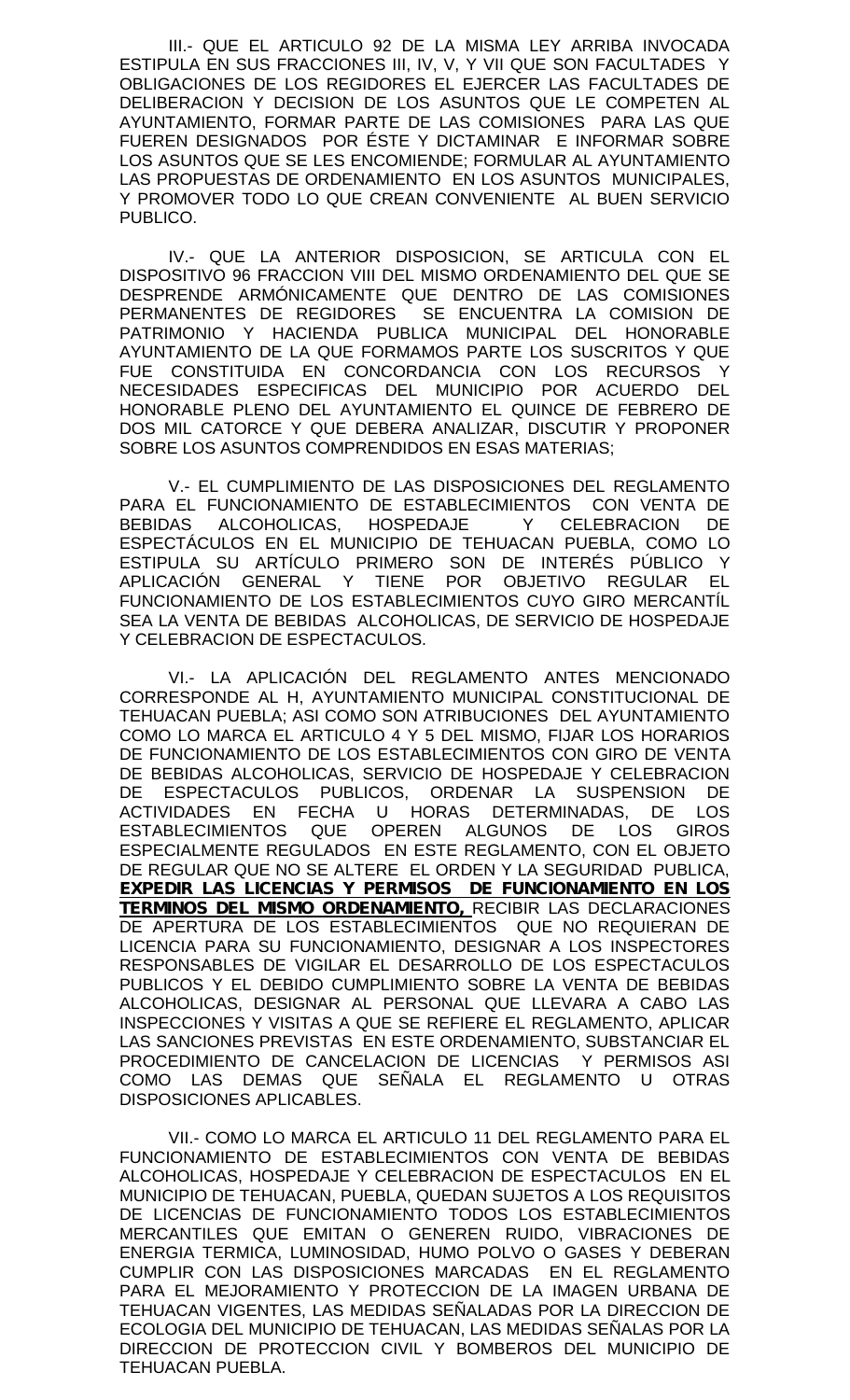VIII.- QUE EL REGLAMENTO PARA EL FUNCIONAMIENTO DE ESTABLECIMIENTOS CON VENTA DE BEBIDAS ALCOHOLICAS, HOSPEDAJE Y CELEBRACION DE ESPECTACULOS EN EL MUNICIPIO DE TEHUACAN, PUEBLA, ESTABLECE EN SU ARTICULO SEXTO, LAS LICENCIAS DE FUNCIONAMIENTO ES LA AUTORIZACION QUE CUMPLIDOS LOS REQUISITOS ADMINISTRATIVOS ESTABLECIDOS EN ESTE REGLAMENTO EMITE EL H. AYUNTAMIENTO PARA QUE UNA PERSONA FISICA O MORAL PUEDA OPERAR UN ESTABLECIMIENTO.

IX.- ASI MISMO, DICHO REGLAMENTO MENCIONA EN SUS ARTICULOS 76 Y 77 QUE LOS INTERESADOS EN OBTENER DEL AYUNTAMIENTO LAS LICENCIAS CORRESPONDIENTES PARA LA OPERACIÓN DE ESTABLECIMIENTOS MERCANTILES, DEBERAN CONTAR PREVIAMENTE CON:

- CONSTANCIA DE ZONIFICACION DE USO DE SUELO, EN CASO DE QUE PRETENDA CONSTRUIR.
- LICENCIA DE USO DE SUELO
- AUTORIZACION SANITARIA EN CASO DE QUE SE REQUIERA
- EL VISTO BUENO DEL DEPARTAMENTO DE OBRAS PUBLICAS DEL AYUNTAMIENTO PARA LOS EFECTOS DEL CUMPLIMIENTO DE LAS DISPOSICIONES QUE ENMARCA EL REGLAMENTO DE<br>CONSTRUCCIONES DEL ESTADO DE PUEBLA EN LAS CONSTRUCCIONES DEL ESTADO DE PUEBLA EN LAS EDIFICACIONES QUE LO REQUIERAN.
- LA AUTORIZACION DE USO Y OCUPACIÓN EN SU CASO A QUE SE REFIERE EL CITADO REGLAMENTO DE CONSTRUCCIONES.

PRESENTAR SOLICITUD POR ESCRITO ANTE EL AYUNTAMIENTO CON LOS SIGUIENTES DOCUMENTOS:

- NOMBRE, DOMICILIO, REGISTRO FEDERAL DE CONTRIBUYENTES Y NACIONALIDAD DEL SOLICITANTE, SI ES EXTRANJERO DEBERÁ COMPROBAR QUE ESTA AUTORIZADO POR LA SECRETARIA DE GOBERNACION PARA DEDICARSE A LA ACTIVIDAD RESPECTIVA, SI SE TRATA DE PERSONA MORAL SU REPRESENTANTE LEGAL ACOMPAÑARÁ TESTIMONIO O COPIA DE LA ESCRITURA CONSTITUTIVA Y EL DOCUMENTO QUE ACREDITE SU PERSONALIDAD, UBICACIÓN DEL LOCAL DONDE PRETENDE ESTABLECERSE;
- ANEXAR A LA SOLICITUD UN CROQUIS DONDE SE INDIQUE EN FORMA CLARA Y PRECISA LA UBICACIÓN Y DISTRIBUCION DEL LOCAL.
- CONTAR CON LOS ACCESORIOS NECESARIOS PARA LA PRESENTACION DEL GIRO QUE PRETENDA REALIZAR Y
- EL TITULO DE PROPIEDAD DEL INMUEBLE O COPIA DEL CONTRATO EN QUE SE ACREDITE EL DERECHO AL USO Y GOCE DEL MISMO, DEBIDAMENTE REGISTRADO EN LA TESORERIA DE ESTE AYUNTAMIENTO.

IX.- RECIBIDA LA SOLICITUD ACOMPAÑADA DE LOS DOCUMENTOS Y REQUISITOS A QUE SE REFIERE EL ARTÍCULO ANTERIOR EL AYUNTAMIENTO DEBERA PROCEDER EN UN PLAZO MAXIMO DE TREINTA DIAS A EXPEDIR LA LICENCIA CORRESPONDIENTE, EL AYUNTAMIENTO PODRA DENTRO DEL PLAZO SEÑALADO, REALIZAR VISITAS PARA VERIFICAR QUE EL ESTABLECIMIENTO REUNA LAS CONDICIONES MANIFESTADAS EN LA SOLICITUD RESPECTIVA.

XI.- LA LEY DE HACIENDA MUNICIPAL MARCA COMO INGRESOS PROPIOS DE LA HACIENDA MUNICIPAL LOS DERECHOS CAUSADOS POR LA EXPEDICION DE LICENCIAS, PERMISOS, AUTORIZACIONES PARA EL FUNCIONAMIENTO DE ESTABLECIMIENTOS O LOCALES CUYOS GIROS SEAN LA ENAJENACION DE BEBIDAS ALCOHOLICAS O LA PRESTACION DE SERVICIOS QUE INCLUYAN. ASI EN SU ARTICULO 98 Y 99 ESTIPULA QUE SERAN SUJETOS DE ESTOS DERECHOS, SIN PERJUICIO DE LO QUE DISPONE LA LEY DE INGRESOS, LAS PERSONAS FISICAS O MORALES QUE ENAJENEN BEBIDAS ALCOHOLICAS O LA PRESTACION DE SERVICIOS QUE INCLUYAN EL EXPENDIO DE DICHAS BEBIDAS, Y QUE REQUIERAN PARA SU ACTIVIDAD LA EXPEDICION POR PARTE DEL AYUNTAMIENTO DE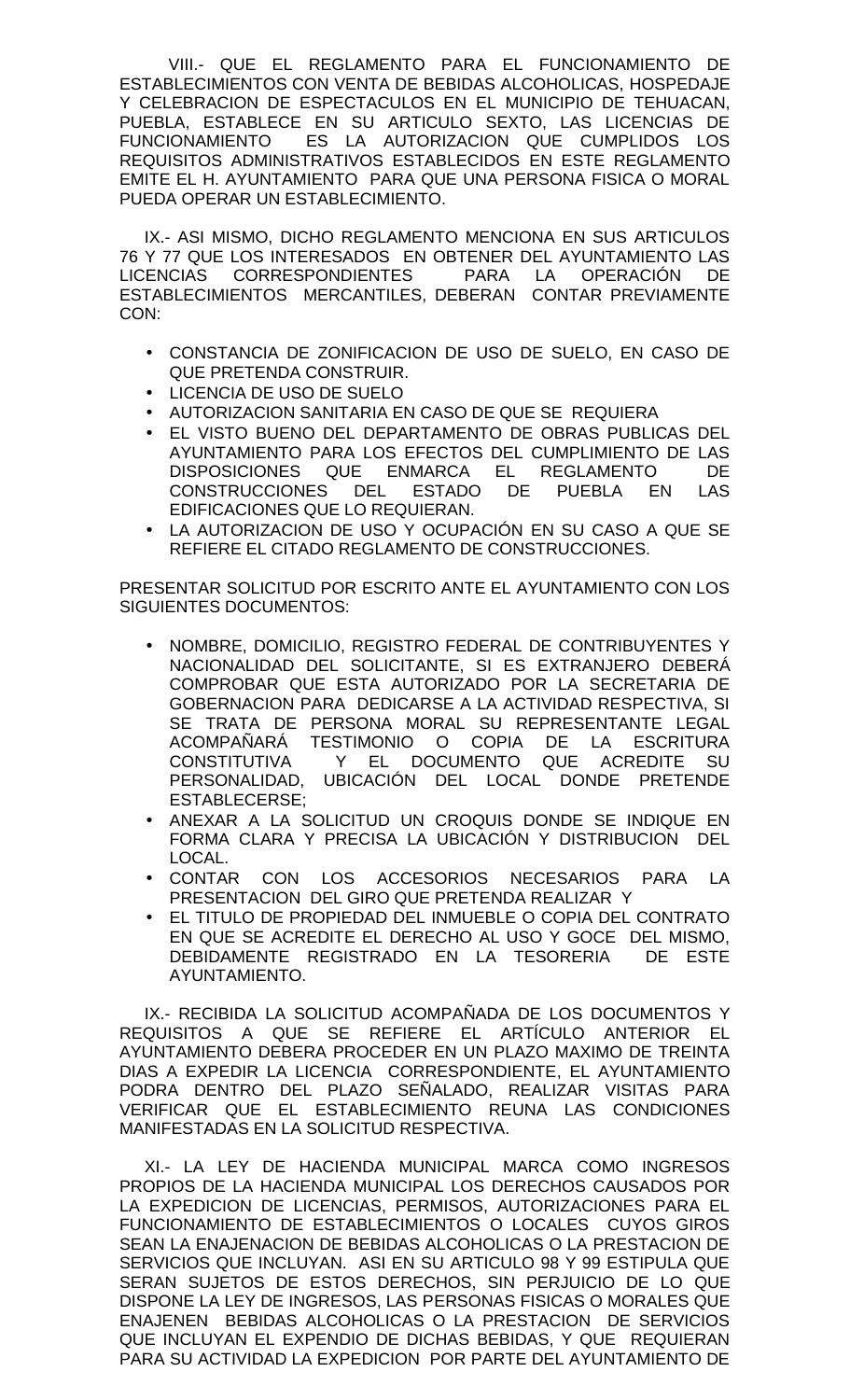UNA LICENCIA, PERMISO O AUTORIZACION, DE LA MISMA FORMA LOS DERECHOS A QUE SE REFIERE ESTE CAPITULO, SE CAUSARAN Y PAGARAN DE ACUERDO A LAS CUOTAS Y TARIFAS QUE PARA CADA GIRO ESTABLEZA LA LEY DE INGRESOS DEL MUNICIPIO.

XII.- EN CONCORDANCIA CON LO ANTERIOR, LA LEY DE INGRESOS PARA EL EJERCICIO FISCAL 2014 DETERMINA EN SU ARTICULO 26 FRACCION I LAS CUOTAS QUE DEBERAN DE PAGARSE POR EL OTORGAMIENTO DE LICENCIAS DE FUNCIONAMIENTO DE ESTABLECIMIENTOS O LOCALES CUYO GIRO IMPLIQUE LA ENAJENACION O EXPENDIO DE BEBIDAS ALCOHOLICAS REALIZADAS TOTAL O PARCIALMENTE AL PUBLICO, SIENDO EL CASO QUE NOS OCUPA EL SIGUIENTE:

**LA PERSONA MORAL INMOBILIARIA QUERCUS, S.A. DE C.V. SOLICITO ESPECIFICAMENTE LA LICENCIA DE FUNCIONAMIENTO CON GIRO DE HOTEL O MOTEL CON SERVICIO DE BAR, CON DOMICILIO EN CALLE UNO PONIENTE NUMERO CIENTO TRECE COLONIA CENTRO DE ESTA CIUDAD DE TEHUACAN PUEBLA,** CON UN COSTO ESTIPULADO EN LA LEY DE INGRESOS, EN EL ARTICULO 26 INCISO R, POR LA CANTIDAD DE \$58,238.50 (CINCUENTA Y OCHO MIL DOSCIENTOS TREINTA Y OCHO PESOS 50/100 M.N.).

LA CUOTA DEL COSTO MENCIONADO DEBERA DE CUBRIRSE POR EL INTERESADO EN LAS CAJAS DE LA TESORERIA MUNICIPAL UNA VEZ, ACORDADO MEDIANTE CABILDO LA AUTORIZACION Y EXPEDICION DE LA LICENCIA DE FUNCIONAMIENTO QUE HA QUEDADO SEÑALADO EN LINEAS QUE ANTECEDE.

XIII.- EL CODIGO FISCAL MUNICIPAL EN SU ARTICULO 43 FRACCION III DETERMINA QUE SON FACULTADES DE LAS AUTORIDADES FISCALES MUNICIPALES EXPEDIR CIRCULARES PARA DAR A CONOCER A LAS DIVERSAS DEPENDENCIAS O UNIDADES ADMINISTRATIVAS *EL CRITERIO QUE DEBERAN SEGUIR EN CUANTO A LA APLICACIÓN DE LAS NORMAS TRIBUTARIAS,* COMO ES EL CASO DE LA LEY DE INGRESOS ANTES CITADA. EN EL EJERCICIO DE DICHA DISPOSICION **LA LEY ORGANICA MUNICIPAL** FACULTA AL TESORERO MUNICIPAL A FIN DE EJERCER LAS ATRIBUCIONES QUE EN LA LEGISLACION HACENDARIA SE CONFIEREN A LAS AUTORIDADES FISCALES MUNICIPALES.

XIV.- QUE CON FECHA 26 DE AGOSTO DEL DOS MIL CATORCE, **LA PERSONA MORAL DENOMINADA "INMOBILIARIA QUERCUS, S.A. DE C.V." A TRAVES DE SU ADMINISTRADOR UNICO C. JOSE FERNANDO HERRERO ARANDIA TAL Y COMO LO ACREDITA Y JUSTIFICA CON EL CONTRATO DE SOCIEDAD MERCANTIL CON NUMERO DE POLIZA 1638 DE FECHA DIECISIETE DE AGOSTO DEL DOS MIL DOCE PASADA ANTE LA FE DEL FEDATARIO PUBLICO LICENCIADO CARLOS GONZALEZ BARRA TITULAR DE LA CORREDURIA PUBLICA NUMERO TRES DE LA CIUDAD DE PUEBLA, PUEBLA, DOCUMENTO QUE SE AGREGA EN COPIAS SIMPLES Y QUE FUERON COTEJADAS CON SUS ORIGINALES, DOCUMENTO DONDE SE DESPRENDE QUE EL SEÑOR JOSE FERNANDO HERRERO ARANDIA TIENE LA PERSONALIDAD Y EL INTERÉS PARA REALIZAR DICHA SOLICITUD ANTE ESTE** H. AYUNTAMIENTO A TRAVES DE LA DIRECCION DE NORMATIVIDAD COMERCIAL MUNICIPAL LICENCIA DE FUNCIONAMIENTO CON GIRO **HOTEL CON SERVICIO DE BAR, CON DOMICILIO EN CALLE UNO PONIENTE NUMERO CIENTO TRECE COLONIA CENTRO DE ESTA CIUDAD DE TEHUACAN PUEBLA,** ACOMPAÑANDO SU SOLICITUD LA LICENCIA DE USO DE SUELO, CON UNA SUPERFICIE DE 3,565.80 METROS CUADRADOS OTORGADA POR LA DIRECCION DE DESARROLLO URBANO DE ESTE H. AYUNTAMIENTO MUNICIPAL DE TEHUACAN PUEBLA. DANDO CUMPLIMIENTO A LOS EXTREMOS LEGALES MARCADOS POR EL REGLAMENTO DE ESTABLECIMIENTOS CON VENTA DE BEBIDAS ALCOHOLICAS, HOSPEDAJE Y CELEBRACION DE ESPECTACULOS EN EL MUNICIPIO DE TEHUACAN PUEBLA, CABE HACER MENCION QUE LA REGIDURA DE INDUSTRIA, COMERCIO, AGRICULTURA Y GANADERIA REPRESENTADA POR EL C. JESUS AMADOR HERNANDEZ MARTINEZ, EN EL ANIMO DE CREAR, APOYAR E IMPULSAR A LA INDUSTRIA TEHUACANERA SOLICITA LA SIGUIENTE LICENCIA A LA COMISION QUE SESIONA.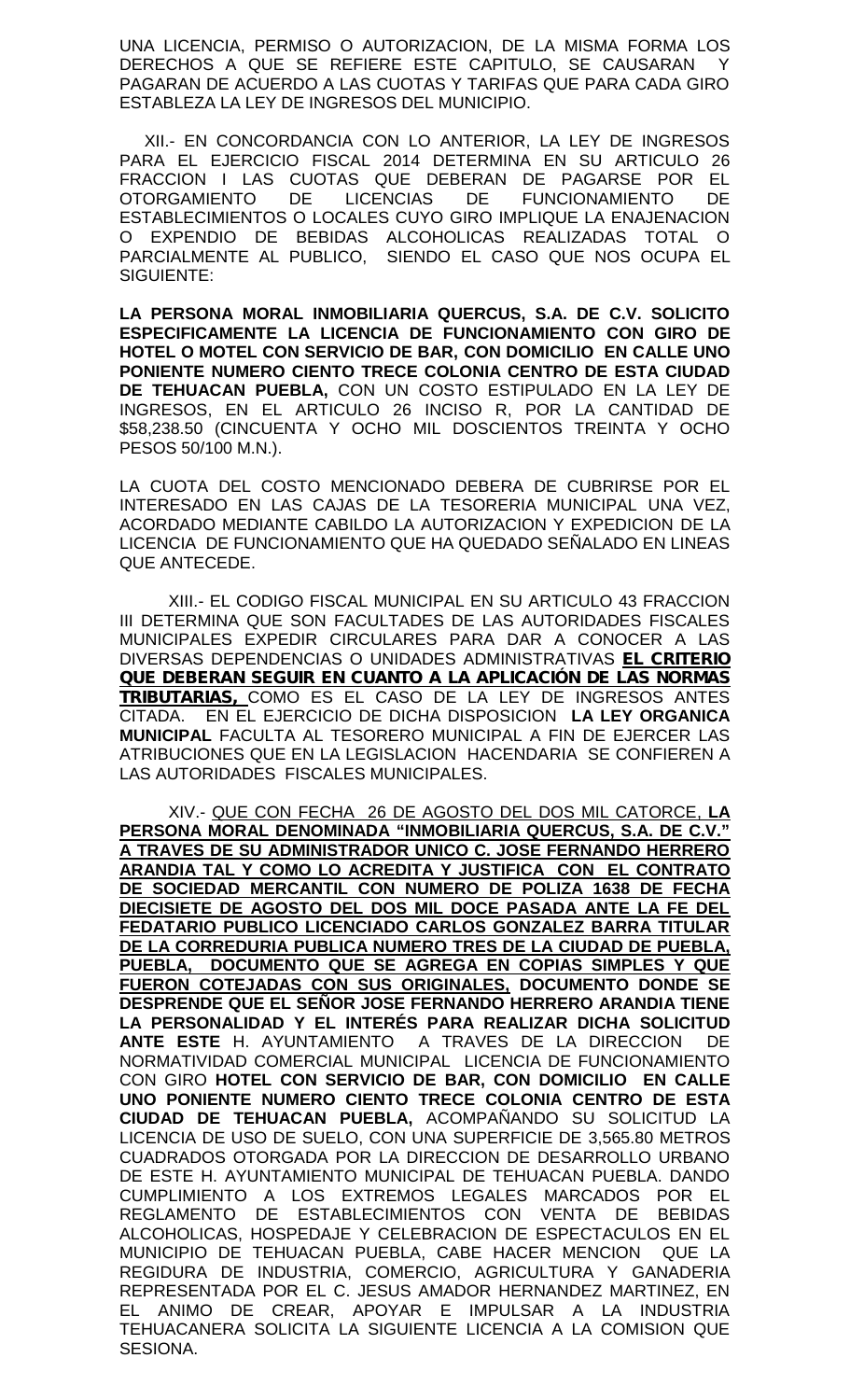POR LO ANTERIORMENTE EXPUESTO Y CON FUNDAMENTO EN LAS DISPOSICIONES CITADAS, LA SUSCRITA COMISION DE PATRIMONIO Y HACIENDA PÚBLICA MUNICIPAL DEL HONORABLE AYUNTAMIENTO SOLICITA A ESTE HONORABLE CUERPO COLEGIADO EL SIGUIENTE.

### **DICTAMEN**

**PRIMERO.-** SE AUTORICE LA LICENCIA DE FUNCIONAMIENTO A LA PERSONA MORAL DENOMINADA "INMOBILIARIA QUERCUS, S.A. DE C.V." A TRAVES DE SU ADMINISTRADOR UNICO C. JOSE FERNANDO HERRERO ARANDIA **CON GIRO, HOTEL O MOTEL CON SERVICIO DE BAR, CON DOMICILIO EN CALLE UNO PONIENTE NUMERO CIENTO TRECE COLONIA CENTRO DE ESTA CIUDAD DE TEHUACAN PUEBLA.**

**SEGUNDO**.- SE INSTRUYA A LA TESORERIA MUNICIPAL ASI COMO A LA DIRECCION DE NORMATIVIDAD COMERCIAL A FIN DE QUE SE REALICE EL PAGO POR LA CANTIDAD DE \$58,238.50 (CINCUENTA Y OCHO MIL DOSCIENTOS TREINTA Y OCHO PESOS 50/100 M.N.) COMO DERECHOS DE LA LICENCIA DE FUNCIONAMIENTO ANTES MENCIONADA, Y UNA VEZ PRESENTADO EL RECIBO ORIGINAL DEL MISMO, SE PROCEDA A OTORGAR LA LICENCIA AL SOLICITANTE.- "POR LA FE Y ESPERANZA DE TEHUACAN".- TEHUACAN PUEBLA, A 26 DE AGOSTO DEL 2014.- LA COMISION DE PATRIMONIO Y HACIENDA PUBLICA MUNICIPAL DEL HONORABLE AYUNTAMIENTO.- LIC. NORMA LILIANA FLORES MENDEZ.- C. JESUS AMADOR HERNANDEZ MARTINEZ.- PROFA. GLADYS GUADALUPE MARTINEZ GONZALEZ.- C. AMBROSIO LINARES AMAYO.- C. JUAN ALVAREZ CAMPOS.- C. ABRAHAM DAVID AGUILAR SANCHEZ.- FIRMAS ILEGIBLES".

SEÑORA PRESIDENTA MUNICIPAL, REGIDORES Y SINDICO MUNICIPAL, EN VOTACIÓN SE LES CONSULTA SI SE APRUEBA LA PROPUESTA PRESENTADA EN CUESTIÓN, LOS QUE ESTÉN POR LA AFIRMATIVA SÍRVANSE MANIFESTARLO LEVANTANDO LA MANO.

HABIÉNDOSE ANALIZADO AMPLIAMENTE EL CONTENIDO DEL DICTAMEN DE REFERENCIA, POR MAYORÍA CON 13 VOTOS A FAVOR Y UNA ABSTENCIÓN POR PARTE DE LA REGIDORA PALOMA NOVELO ALDAZ, INTEGRANTES DEL HONORABLE CABILDO, SE DETERMINA EL SIGUIENTE:

# **A C U E R D O**

**PRIMERO.-** SE AUTORIZA LA LICENCIA DE FUNCIONAMIENTO A LA PERSONA MORAL DENOMINADA **"INMOBILIARIA QUERCUS, S.A. DE C.V."** A TRAVÉS DE SU ADMINISTRADOR ÚNICO C. JOSÉ FERNANDO HERRERO ARANDIA **CON GIRO, HOTEL O MOTEL CON SERVICIO DE BAR, CON DOMICILIO EN CALLE UNO PONIENTE NÚMERO CIENTO TRECE COLONIA CENTRO DE ESTA CIUDAD DE TEHUACÁN, PUEBLA.**

**SEGUNDO**.- SE INSTRUYE A LA TESORERIA MUNICIPAL ASÍ COMO A LA DIRECCIÓN DE NORMATIVIDAD COMERCIAL, A FIN DE QUE SE REALICE EL PAGO POR LA CANTIDAD DE \$58,238.50 (CINCUENTA Y OCHO MIL DOSCIENTOS TREINTA Y OCHO PESOS 50/100 M.N.) COMO DERECHOS DE LA LICENCIA DE FUNCIONAMIENTO ANTES MENCIONADA, Y UNA VEZ PRESENTADO EL RECIBO ORIGINAL DEL MISMO, SE PROCEDA A OTORGAR LA LICENCIA AL SOLICITANTE.

LO ANTERIOR CON FUNDAMENTO EN LOS DISPOSITIVOS LEGALES INVOCADOS EN EL DICTAMEN DE REFERENCIA.

**ASUNTOS GENERALES.- COMISION DE PATRIMONIO Y HACIENDA PUBLICA MUNICIPAL.- ANALISIS, DISCUSIÓN Y EN SU CASO APROBACION DEL DICTAMEN QUE CONTIENE AUTORIZACION DE LA LICENCIA DE FUNCIONAMIENTO A FAVOR DE LA PERSONA MORAL DENOMINADA "INMOBILIARIA QUERCUS, S.A. DE C.V." A TRAVÉS DE SU ADMINISTRADOR ÚNICO C. JOSÉ FERNANDO HERRERO ARANDIA, CON GIRO DE RESTAURANTE O MARISQUERÍA CON VENTA DE BEBIDAS ALCOHÓLICAS CON LOS ALIMENTOS, CON DOMICILIO UBICADO EN LA**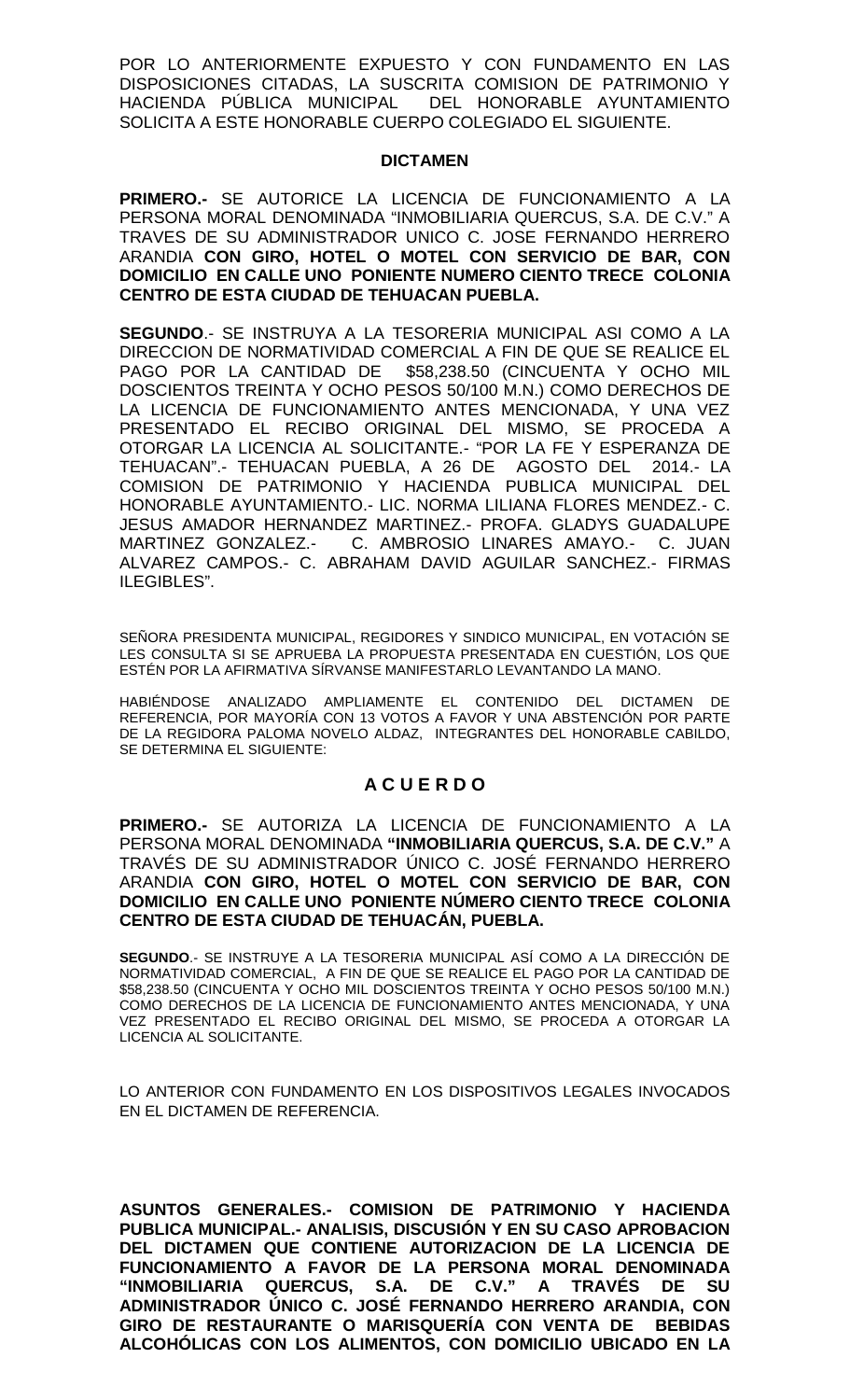## **CALLE UNO PONIENTE NUMERO CIENTO TRECE COLONIA CENTRO DE ESTA CIUDAD DE TEHUACÁN PUEBLA.**

SEÑORA REGIDORA TIENE USTED EL USO DE LA PALABRA.

LA C. NORMA LILIANA FLORES MENDEZ, PROCEDE A DAR LECTURA AL DICTAMEN CORRESPONDIENTE, MISMO QUE A LA LETRA DICE:

"…HONORABLE CABILDO:

LOS SUSCRITOS REGIDORES LIC. NORMA LILIANA FLORES MENDEZ, C. JESUS AMADOR HERNANDEZ MARTINEZ, C. GLADYS GUADALUPE MARTINEZ GONZALEZ, C. AMBROSIO LINARES AMAYO, C. JUAN ALVAREZ CAMPOS, C. ABRAHAM DAVID AGUILAR SANCHEZ, PRESIDENTA E INTEGRANTES DE LA COMISION DE PATRIMONIO Y HACIENDA PUBLICA MUNICIPAL DEL HONORABLE AYUNTAMIENTO, POR ESTE MEDIO Y CON FUNDAMENTO EN LO DISPUESTO POR EL ARTICULO 92 FRACCIONES III, IV, V Y VII DE LA LEY ORGANICA MUNICIPAL, SOMETEMOS A ESTE HONORABLE CUERPO COLEGIADO EL PRESENTE DICTAMEN PARA SU ESTUDIO Y APROBACION BASADO EN LOS SIGUIENTES:

## **CONSIDERANDOS.**

I.- QUE DE CONFORMIDAD CON EL ARTICULO 115 CON LA FRACCION 11 DE LA CONSTITUCION POLITICA DE LOS ESTADOS UNIDOS MEXICANOS, LOS AYUNTAMIENTOS TENDRAN FACULTADES PARA APROBAR, DE ACUERDO CON LAS LEYES EN MATERIA MUNICIPAL QUE DEBERAN EXPEDIR LAS LEGISLATURAS DE LOS ESTADOS, LOS BANDOS DE POLICIA Y BUEN GOBIERNO, LOS REGLAMENTOS, CIRCULARES Y DISPOSICIONES ADMINISTRATIVAS DE OBSERVANCIA GENERAL DENTRO DE SUS RESPECTIVAS JURISDICCIONES, QUE ORGANICEN LA ADMINISTRACION PUBLICA MUNICIPAL, REGULEN LAS MATERIAS, PROCEDIMIENTOS, FUNCIONES Y SERVICIOS PUBLICOS DE SU COMPETENCIA Y ASEGUREN LA PARTICIPACIÓN CIUDADANA Y VECINAL; MISMAS DISPOSICIONES QUE SON TRASLADADAS AL ARTICULO 105 FRACCION III DE LA CONSTITUCION POLITICA DEL ESTADO LIBRE Y SOBERANO DE PUEBLA.

II.- QUE EL ARTÍCULO 78 FRACCIONES I,III,IV,XV, Y LX DE LA LEY ORGANICA MUNICIPAL, DETERMINA DENTRO DE LAS ATRIBUCIONES DE LOS AYUNTAMIENTOS EL CUMPLIR Y HACER CUMPLIR EN LOS ASUNTOS DE SU COMPETENCIA, LAS LEYES, DECRETOS, Y DISPOSICIONES DE OBSERVANCIA GENERAL DE LA FEDERACION Y DEL ESTADO, ASI COMO LOS ORDENAMIENTOS MUNICIPALES; APROBAR SU ORGANIZACIÓN Y DIVISION ADMINISTRATIVAS DE ACUERDO CON LAS NECESIDADES DEL MUNICIPIO; EXPEDIR BANDOS DE POLICIA Y GOBIERNO, REGLAMENTOS, CIRCULARES Y DISPOSICIONES ADMINISTRATIVAS DE OBSERVANCIA GENERAL, REFERENTES A SU ORGANIZACIÓN, FUNCIONAMIENTO, SERVICIOS PUBLICOS QUE DEBAN PRESTAR Y DEMAS ASUNTOS DE SU COMPETENCIA, SUJETANDOSE A LAS BASES NORMATIVAS ESTABLECIDAS POR LA CONSTITUCION POLITICA DEL ESTADO LIBRE Y SOBERANO DE PUEBLA , VIGILANDO SU OBSERVANCIA Y APLICACIÓN, DESIGNAR DE ENTRE LOS REGIDORES A QUIENES DEBAN INTEGRAR LAS COMISIONES QUE SE DETERMINAN EN LA PRESENTE LEY Y LAS DEMAS QUE LE CONFIERAN LAS LEYES Y ORDENAMIENTOS VIGENTES EN EL MUNICIPIO.

III.- QUE EL ARTICULO 92 DE LA MISMA LEY ARRIBA INVOCADA ESTIPULA EN SUS FRACCIONES III, IV, V, Y VII QUE SON FACULTADES Y OBLIGACIONES DE LOS REGIDORES EL EJERCER LAS FACULTADES DE DELIBERACION Y DECISION DE LOS ASUNTOS QUE LE COMPETEN AL AYUNTAMIENTO, FORMAR PARTE DE LAS COMISIONES PARA LAS QUE FUEREN DESIGNADOS POR ÉSTE Y DICTAMINAR E INFORMAR SOBRE LOS ASUNTOS QUE SE LES ENCOMIENDE; FORMULAR AL AYUNTAMIENTO LAS PROPUESTAS DE ORDENAMIENTO EN LOS ASUNTOS MUNICIPALES, Y PROMOVER TODO LO QUE CREAN CONVENIENTE AL BUEN SERVICIO PUBLICO.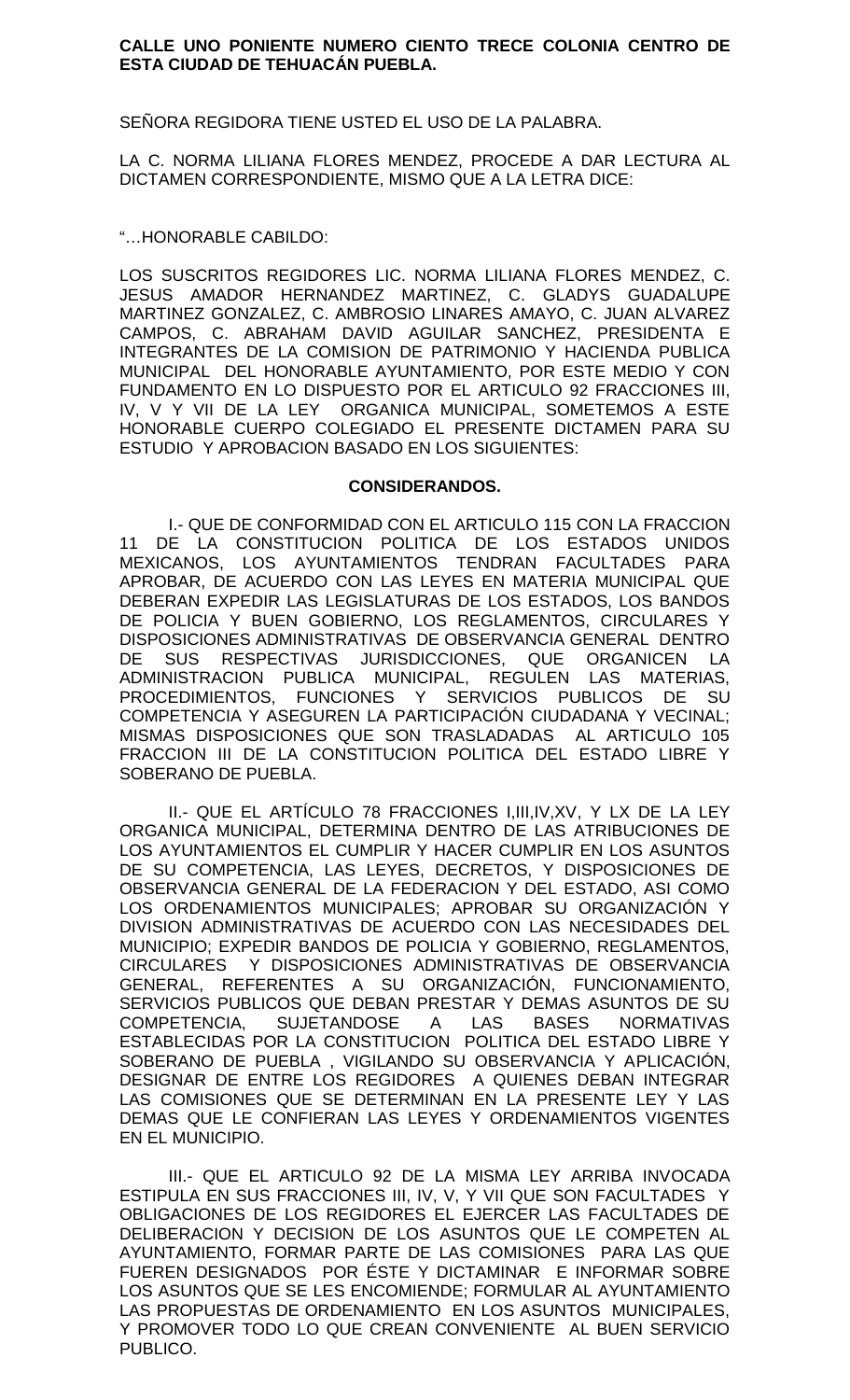IV.- QUE LA ANTERIOR DISPOSICION, SE ARTICULA CON EL DISPOSITIVO 96 FRACCION VIII DEL MISMO ORDENAMIENTO DEL QUE SE DESPRENDE ARMÓNICAMENTE QUE DENTRO DE LAS COMISIONES PERMANENTES DE REGIDORES SE ENCUENTRA LA COMISION DE PATRIMONIO Y HACIENDA PUBLICA MUNICIPAL DEL HONORABLE AYUNTAMIENTO DE LA QUE FORMAMOS PARTE LOS SUSCRITOS Y QUE FUE CONSTITUIDA EN CONCORDANCIA CON LOS RECURSOS Y NECESIDADES ESPECIFICAS DEL MUNICIPIO POR ACUERDO DEL HONORABLE PLENO DEL AYUNTAMIENTO EL QUINCE DE FEBRERO DE DOS MIL CATORCE Y QUE DEBERA ANALIZAR, DISCUTIR Y PROPONER SOBRE LOS ASUNTOS COMPRENDIDOS EN ESAS MATERIAS;

V.- EL CUMPLIMIENTO DE LAS DISPOSICIONES DEL REGLAMENTO PARA EL FUNCIONAMIENTO DE ESTABLECIMIENTOS CON VENTA DE BEBIDAS ALCOHOLICAS, HOSPEDAJE Y CELEBRACION DE ESPECTÁCULOS EN EL MUNICIPIO DE TEHUACAN PUEBLA, COMO LO ESTIPULA SU ARTÍCULO PRIMERO SON DE INTERÉS PÚBLICO Y APLICACIÓN GENERAL Y TIENE POR OBJETIVO REGULAR EL FUNCIONAMIENTO DE LOS ESTABLECIMIENTOS CUYO GIRO MERCANTÍL SEA LA VENTA DE BEBIDAS ALCOHOLICAS, DE SERVICIO DE HOSPEDAJE Y CELEBRACION DE ESPECTACULOS.

VI.- LA APLICACIÓN DEL REGLAMENTO ANTES MENCIONADO CORRESPONDE AL H, AYUNTAMIENTO MUNICIPAL CONSTITUCIONAL DE TEHUACAN PUEBLA; ASI COMO SON ATRIBUCIONES DEL AYUNTAMIENTO COMO LO MARCA EL ARTICULO 4 Y 5 DEL MISMO, FIJAR LOS HORARIOS DE FUNCIONAMIENTO DE LOS ESTABLECIMIENTOS CON GIRO DE VENTA DE BEBIDAS ALCOHOLICAS, SERVICIO DE HOSPEDAJE Y CELEBRACION DE ESPECTACULOS PUBLICOS, ORDENAR LA SUSPENSION DE ACTIVIDADES EN FECHA U HORAS DETERMINADAS, DE LOS ESTABLECIMIENTOS QUE OPEREN ALGUNOS DE LOS GIROS ESPECIALMENTE REGULADOS EN ESTE REGLAMENTO, CON EL OBJETO DE REGULAR QUE NO SE ALTERE EL ORDEN Y LA SEGURIDAD PUBLICA, *EXPEDIR LAS LICENCIAS Y PERMISOS DE FUNCIONAMIENTO EN LOS TERMINOS DEL MISMO ORDENAMIENTO,* RECIBIR LAS DECLARACIONES DE APERTURA DE LOS ESTABLECIMIENTOS QUE NO REQUIERAN DE LICENCIA PARA SU FUNCIONAMIENTO, DESIGNAR A LOS INSPECTORES RESPONSABLES DE VIGILAR EL DESARROLLO DE LOS ESPECTACULOS PUBLICOS Y EL DEBIDO CUMPLIMIENTO SOBRE LA VENTA DE BEBIDAS ALCOHOLICAS, DESIGNAR AL PERSONAL QUE LLEVARA A CABO LAS INSPECCIONES Y VISITAS A QUE SE REFIERE EL REGLAMENTO, APLICAR LAS SANCIONES PREVISTAS EN ESTE ORDENAMIENTO, SUBSTANCIAR EL PROCEDIMIENTO DE CANCELACION DE LICENCIAS Y PERMISOS ASI COMO LAS DEMAS QUE SEÑALA EL REGLAMENTO U OTRAS DISPOSICIONES APLICABLES.

VII.- COMO LO MARCA EL ARTICULO 11 DEL REGLAMENTO PARA EL FUNCIONAMIENTO DE ESTABLECIMIENTOS CON VENTA DE BEBIDAS ALCOHOLICAS, HOSPEDAJE Y CELEBRACION DE ESPECTACULOS EN EL MUNICIPIO DE TEHUACAN, PUEBLA, QUEDAN SUJETOS A LOS REQUISITOS DE LICENCIAS DE FUNCIONAMIENTO TODOS LOS ESTABLECIMIENTOS MERCANTILES QUE EMITAN O GENEREN RUIDO, VIBRACIONES DE ENERGIA TERMICA, LUMINOSIDAD, HUMO POLVO O GASES Y DEBERAN CUMPLIR CON LAS DISPOSICIONES MARCADAS EN EL REGLAMENTO PARA EL MEJORAMIENTO Y PROTECCION DE LA IMAGEN URBANA DE TEHUACAN VIGENTES, LAS MEDIDAS SEÑALADAS POR LA DIRECCION DE ECOLOGIA DEL MUNICIPIO DE TEHUACAN, LAS MEDIDAS SEÑALAS POR LA DIRECCION DE PROTECCION CIVIL Y BOMBEROS DEL MUNICIPIO DE TEHUACAN PUEBLA.

VIII.- QUE EL REGLAMENTO PARA EL FUNCIONAMIENTO DE ESTABLECIMIENTOS CON VENTA DE BEBIDAS ALCOHOLICAS, HOSPEDAJE Y CELEBRACION DE ESPECTACULOS EN EL MUNICIPIO DE TEHUACAN, PUEBLA, ESTABLECE EN SU ARTICULO SEXTO, LAS LICENCIAS DE FUNCIONAMIENTO ES LA AUTORIZACION QUE CUMPLIDOS LOS REQUISITOS ADMINISTRATIVOS ESTABLECIDOS EN ESTE REGLAMENTO EMITE EL H. AYUNTAMIENTO PARA QUE UNA PERSONA FISICA O MORAL PUEDA OPERAR UN ESTABLECIMIENTO.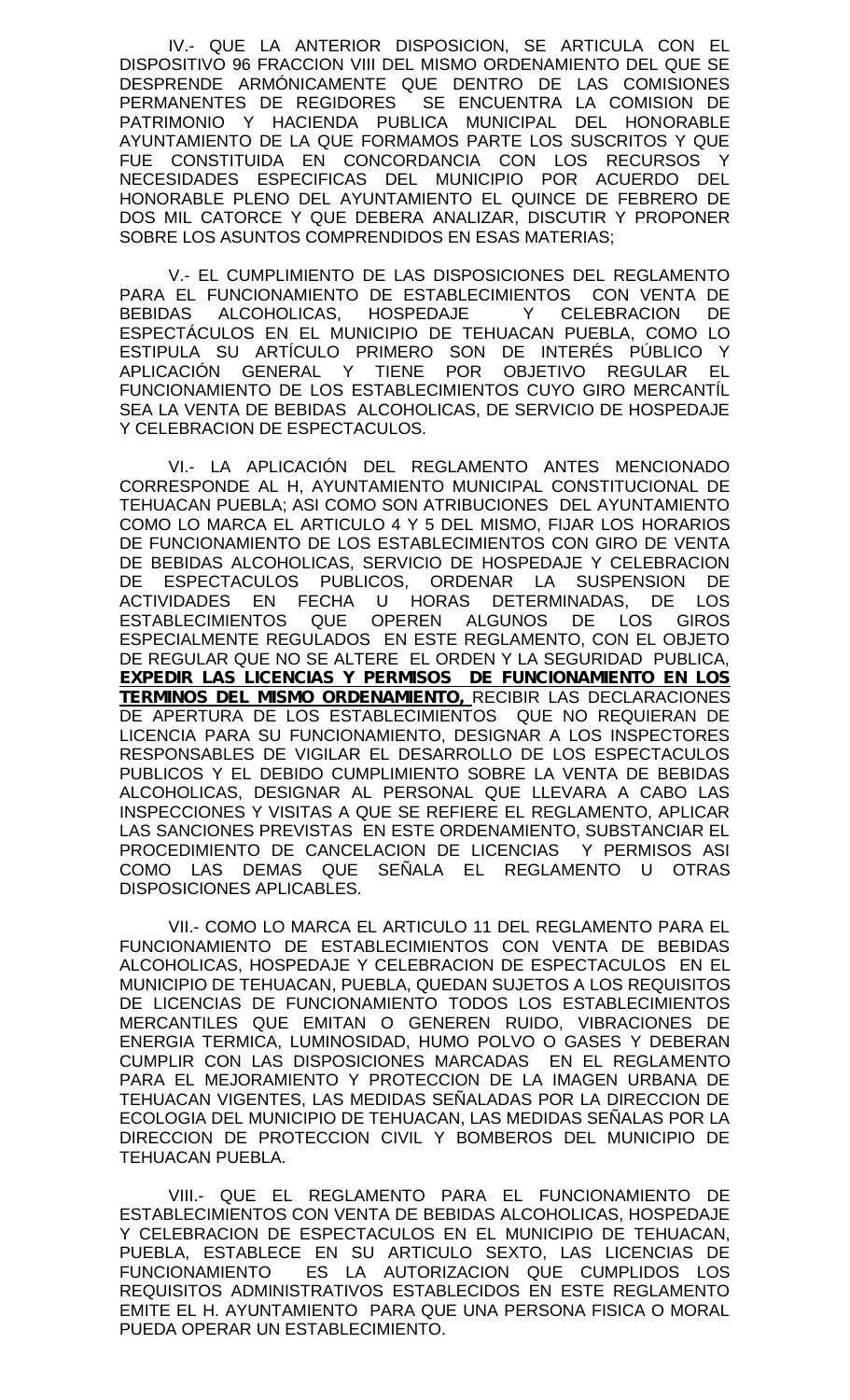IX.- ASI MISMO, DICHO REGLAMENTO MENCIONA EN SUS ARTICULOS 76 Y 77 QUE LOS INTERESADOS EN OBTENER DEL AYUNTAMIENTO LAS LICENCIAS CORRESPONDIENTES PARA LA OPERACIÓN DE ESTABLECIMIENTOS MERCANTILES, DEBERAN CONTAR PREVIAMENTE CON:

- CONSTANCIA DE ZONIFICACION DE USO DE SUELO, EN CASO DE QUE PRETENDA CONSTRUIR.
- LICENCIA DE USO DE SUELO
- AUTORIZACION SANITARIA EN CASO DE QUE SE REQUIERA
- EL VISTO BUENO DEL DEPARTAMENTO DE OBRAS PUBLICAS DEL AYUNTAMIENTO PARA LOS EFECTOS DEL CUMPLIMIENTO DE LAS DISPOSICIONES QUE ENMARCA EL REGLAMENTO DE CONSTRUCCIONES DEL ESTADO DE PUEBLA EN LAS EDIFICACIONES QUE LO REQUIERAN.
- LA AUTORIZACION DE USO Y OCUPACIÓN EN SU CASO A QUE SE REFIERE EL CITADO REGLAMENTO DE CONSTRUCCIONES.

PRESENTAR SOLICITUD POR ESCRITO ANTE EL AYUNTAMIENTO CON LOS SIGUIENTES DOCUMENTOS:

- NOMBRE, DOMICILIO, REGISTRO FEDERAL DE CONTRIBUYENTES Y NACIONALIDAD DEL SOLICITANTE, SI ES EXTRANJERO DEBERÁ COMPROBAR QUE ESTA AUTORIZADO POR LA SECRETARIA DE GOBERNACION PARA DEDICARSE A LA ACTIVIDAD RESPECTIVA, SI SE TRATA DE PERSONA MORAL SU REPRESENTANTE LEGAL ACOMPAÑARÁ TESTIMONIO O COPIA DE LA ESCRITURA CONSTITUTIVA Y EL DOCUMENTO QUE ACREDITE SU PERSONALIDAD, UBICACIÓN DEL LOCAL DONDE PRETENDE ESTABLECERSE;
- ANEXAR A LA SOLICITUD UN CROQUIS DONDE SE INDIQUE EN FORMA CLARA Y PRECISA LA UBICACIÓN Y DISTRIBUCION DEL LOCAL.
- CONTAR CON LOS ACCESORIOS NECESARIOS PARA LA PRESENTACION DEL GIRO QUE PRETENDA REALIZAR Y
- EL TITULO DE PROPIEDAD DEL INMUEBLE O COPIA DEL CONTRATO EN QUE SE ACREDITE EL DERECHO AL USO Y GOCE DEL MISMO, DEBIDAMENTE REGISTRADO EN LA TESORERIA DE ESTE AYUNTAMIENTO.

IX.- RECIBIDA LA SOLICITUD ACOMPAÑADA DE LOS DOCUMENTOS Y REQUISITOS A QUE SE REFIERE EL ARTÍCULO ANTERIOR EL AYUNTAMIENTO DEBERA PROCEDER EN UN PLAZO MAXIMO DE TREINTA DIAS A EXPEDIR LA LICENCIA CORRESPONDIENTE, EL AYUNTAMIENTO PODRA DENTRO DEL PLAZO SEÑALADO, REALIZAR VISITAS PARA VERIFICAR QUE EL ESTABLECIMIENTO REUNA LAS CONDICIONES MANIFESTADAS EN LA SOLICITUD RESPECTIVA.

XI.- LA LEY DE HACIENDA MUNICIPAL MARCA COMO INGRESOS PROPIOS DE LA HACIENDA MUNICIPAL LOS DERECHOS CAUSADOS POR LA EXPEDICION DE LICENCIAS, PERMISOS, AUTORIZACIONES PARA EL FUNCIONAMIENTO DE ESTABLECIMIENTOS O LOCALES CUYOS GIROS SEAN LA ENAJENACION DE BEBIDAS ALCOHOLICAS O LA PRESTACION DE SERVICIOS QUE INCLUYAN. ASI EN SU ARTICULO 98 Y 99 ESTIPULA QUE SERAN SUJETOS DE ESTOS DERECHOS, SIN PERJUICIO DE LO QUE DISPONE LA LEY DE INGRESOS, LAS PERSONAS FISICAS O MORALES QUE ENAJENEN BEBIDAS ALCOHOLICAS O LA PRESTACION DE SERVICIOS QUE INCLUYAN EL EXPENDIO DE DICHAS BEBIDAS, Y QUE REQUIERAN PARA SU ACTIVIDAD LA EXPEDICION POR PARTE DEL AYUNTAMIENTO DE UNA LICENCIA, PERMISO O AUTORIZACION, DE LA MISMA FORMA LOS DERECHOS A QUE SE REFIERE ESTE CAPITULO, SE CAUSARAN Y PAGARAN DE ACUERDO A LAS CUOTAS Y TARIFAS QUE PARA CADA GIRO ESTABLEZA LA LEY DE INGRESOS DEL MUNICIPIO.

XII.- EN CONCORDANCIA CON LO ANTERIOR, LA LEY DE INGRESOS PARA EL EJERCICIO FISCAL 2014 DETERMINA EN SU ARTICULO 26 FRACCION I LAS CUOTAS QUE DEBERAN DE PAGARSE POR EL OTORGAMIENTO DE LICENCIAS DE FUNCIONAMIENTO DE ESTABLECIMIENTOS O LOCALES CUYO GIRO IMPLIQUE LA ENAJENACION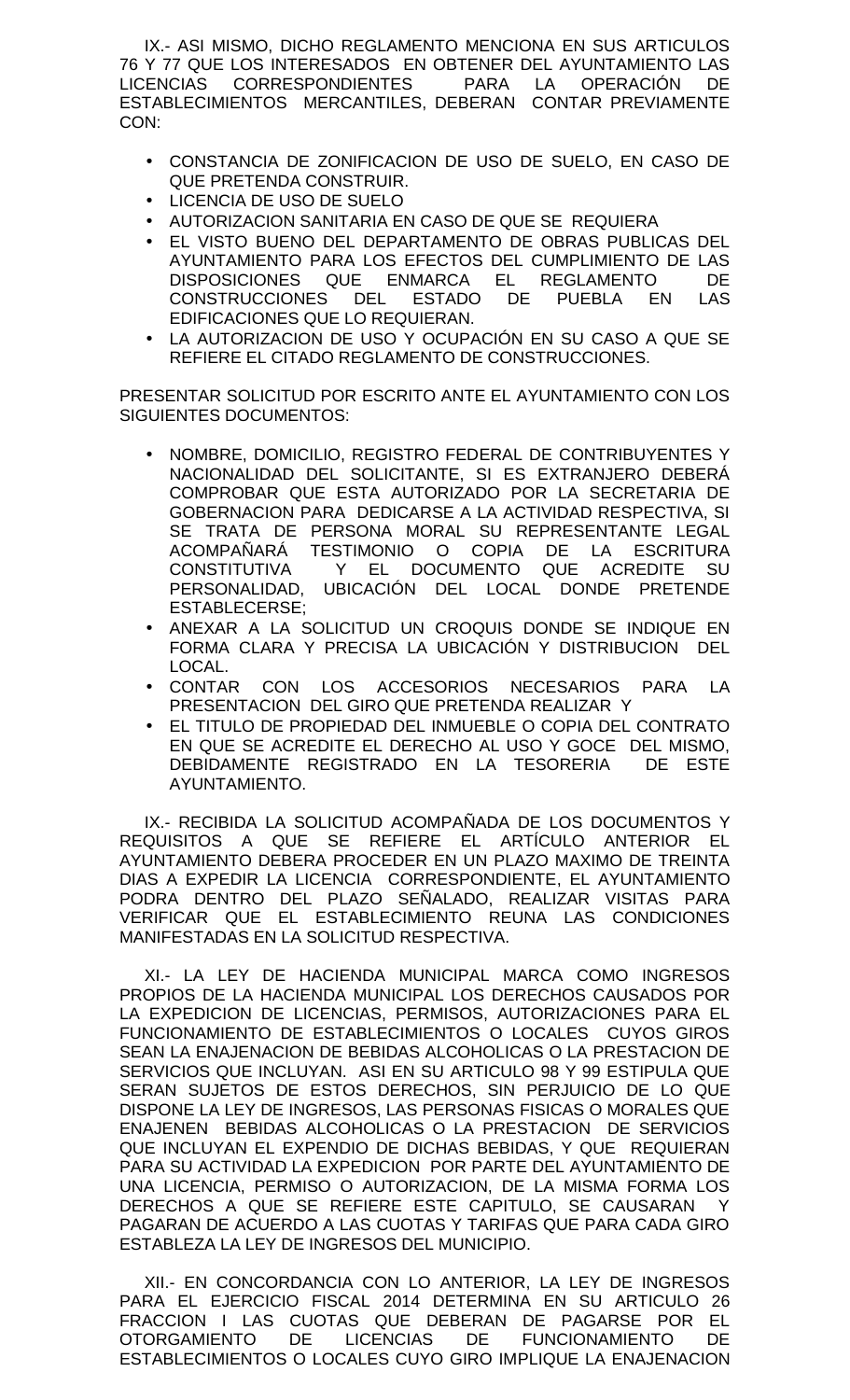O EXPENDIO DE BEBIDAS ALCOHOLICAS REALIZADAS TOTAL O PARCIALMENTE AL PUBLICO, SIENDO EL CASO QUE NOS OCUPA EL SIGUIENTE:

**LA PERSONA MORAL INMOBILIARIA QUERCUS, S.A. DE C.V. SOLICITÓ ESPECÍFICAMENTE LA LICENCIA DE FUNCIONAMIENTO CON GIRO DE RESTAURANTE O MARISQUERIA CON VENTA DE BEBIDAS ALCOHOLICAS CON LOS ALIMENTOS, CON DOMICILIO EN CALLE UNO PONIENTE NUMERO CIENTO TRECE COLONIA CENTRO DE ESTA CIUDAD DE TEHUACAN PUEBLA,** CON UN COSTO ESTIPULADO EN LA LEY DE INGRESOS, EN EL ARTICULO 26 INCISO K, POR LA CANTIDAD DE \$46,053.50 (CUARENTA Y SEIS MIL CINCUENTA Y TRES PESOS 50/100 M.N.).

LA CUOTA DEL COSTO MENCIONADO DEBERA DE CUBRIRSE POR EL INTERESADO EN LAS CAJAS DE LA TESORERIA MUNICIPAL UNA VEZ, ACORDADO MEDIANTE CABILDO LA AUTORIZACION Y EXPEDICION DE LA LICENCIA DE FUNCIONAMIENTO QUE HA QUEDADO SEÑALADO EN LINEAS QUE ANTECEDE.

XIII.- EL CODIGO FISCAL MUNICIPAL EN SU ARTICULO 43 FRACCION III DETERMINA QUE SON FACULTADES DE LAS AUTORIDADES FISCALES MUNICIPALES EXPEDIR CIRCULARES PARA DAR A CONOCER A LAS DIVERSAS DEPENDENCIAS O UNIDADES ADMINISTRATIVAS *EL CRITERIO QUE DEBERAN SEGUIR EN CUANTO A LA APLICACIÓN DE LAS NORMAS TRIBUTARIAS,* COMO ES EL CASO DE LA LEY DE INGRESOS ANTES CITADA. EN EL EJERCICIO DE DICHA DISPOSICION **LA LEY ORGANICA MUNICIPAL** FACULTA AL TESORERO MUNICIPAL A FIN DE EJERCER LAS ATRIBUCIONES QUE EN LA LEGISLACION HACENDARIA SE CONFIEREN A LAS AUTORIDADES FISCALES MUNICIPALES.

XIV.- QUE CON FECHA 26 DE AGOSTO DEL DOS MIL CATORCE, **LA PERSONA MORAL DENOMINADA "INMOBILIARIA QUERCUS, S.A. DE C.V." A TRAVES DE SU ADMINISTRADOR UNICO C. JOSE FERNANDO HERRERO ARANDIA TAL Y COMO LO ACREDITA Y JUSTIFICA CON EL CONTRATO DE SOCIEDAD MERCANTIL CON NUMERO DE POLIZA 1638 DE FECHA DIECISIETE DE AGOSTO DEL DOS MIL DOCE PASADA ANTE LA FE DEL FEDATARIO PUBLICO LICENCIADO CARLOS GONZALEZ BARRA TITULAR DE LA CORREDURIA PUBLICA NUMERO TRES DE LA CIUDAD DE PUEBLA, PUEBLA, DOCUMENTO QUE SE AGREGA EN COPIAS SIMPLES Y QUE FUERON COTEJADAS CON SUS ORIGINALES, DOCUMENTO DONDE SE DESPRENDE QUE EL SEÑOR JOSE FERNANDO HERRERO ARANDIA TIENE LA PERSONALIDAD Y EL INTERÉS PARA REALIZAR DICHA SOLICITUD ANTE ESTE** H. AYUNTAMIENTO A TRAVES DE LA DIRECCION DE NORMATIVIDAD COMERCIAL MUNICIPAL LICENCIA DE FUNCIONAMIENTO CON GIRO **DE RESTAURANTE O MARISQUERIA CON VENTA DE BEBIDAS ALCOHOLICAS CON LOS ALIMENTOS, CON DOMICILIO EN CALLE UNO PONIENTE NUMERO CIENTO TRECE COLONIA CENTRO DE ESTA CIUDAD DE TEHUACAN PUEBLA,** ACOMPAÑANDO SU SOLICITUD LA LICENCIA DE USO DE SUELO, CON UNA SUPERFICIE DE 124 METROS CUADRADOS OTORGADA POR LA DIRECCION DE DESARROLLO URBANO DE ESTE H. AYUNTAMIENTO MUNICIPAL DE TEHUACAN PUEBLA. DANDO CUMPLIMIENTO A LOS EXTREMOS LEGALES MARCADOS POR EL REGLAMENTO DE ESTABLECIMIENTOS CON VENTA DE BEBIDAS ALCOHOLICAS, HOSPEDAJE Y CELEBRACION DE ESPECTACULOS EN EL MUNICIPIO DE TEHUACAN PUEBLA, CABE HACER MENCION QUE LA REGIDURA DE INDUSTRIA, COMERCIO, AGRICULTURA Y GANADERIA REPRESENTADA POR EL C. JESUS AMADOR HERNANDEZ MARTINEZ, EN EL ANIMO DE CREAR, APOYAR E IMPULSAR A LA INDUSTRIA TEHUACANERA SOLICITA LA SIGUIENTE LICENCIA A LA COMISION QUE SESIONA.

POR LO ANTERIORMENTE EXPUESTO Y CON FUNDAMENTO EN LAS DISPOSICIONES CITADAS, LA SUSCRITA COMISION DE PATRIMONIO Y HACIENDA PÚBLICA MUNICIPAL DEL HONORABLE AYUNTAMIENTO SOLICITA A ESTE HONORABLE CUERPO COLEGIADO EL SIGUIENTE.

#### **DICTAMEN**

**PRIMERO.-** SE AUTORICE LA LICENCIA DE FUNCIONAMIENTO A LA PERSONA MORAL DENOMINADA "INMOBILIARIA QUERCUS, S.A. DE C.V." A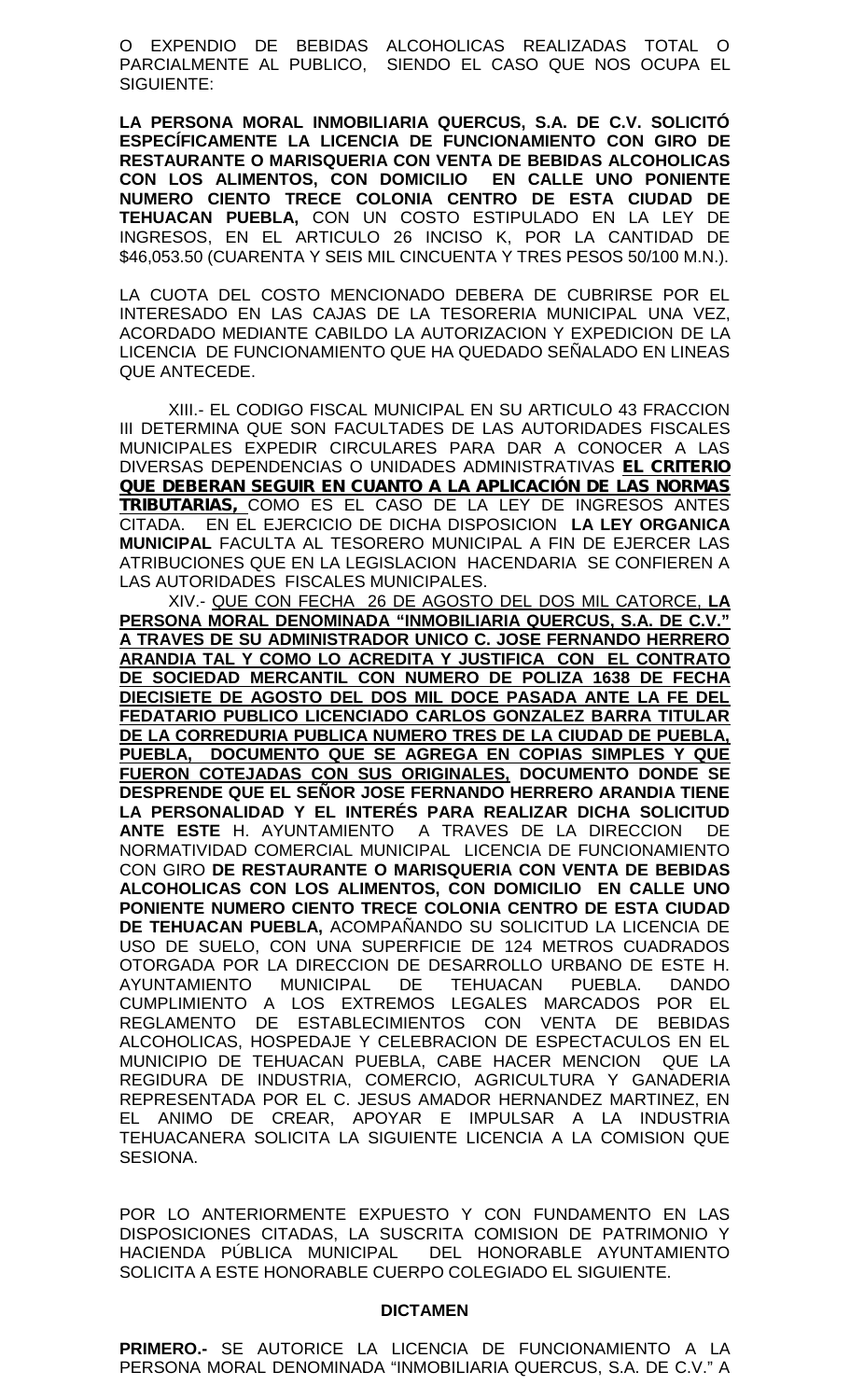TRAVES DE SU ADMINISTRADOR UNICO C. JOSE FERNANDO HERRERO ARANDIA, **CON GIRO, ESPECIFICAMENTE DE RESTAURANTE O MARISQUERIA CON VENTA DE BEBIDAS ALCOHOLICAS CON ALIMENTOS, CON DOMICILIO EN CALLE UNO PONIENTE NUMERO CIENTO TRECE COLONIA CENTRO DE ESTA CIUDAD DE TEHUACAN PUEBLA.**

**SEGUNDO**.- SE INSTRUYA A LA TESORERIA MUNICIPAL ASI COMO A LA DIRECCION DE NORMATIVIDAD COMERCIAL A FIN DE QUE SE REALICE EL PAGO POR LA CANTIDAD DE \$46,053.50 (CUARENTA Y SEIS MIL CINCUENTA Y TRES PESOS 50/100 M.N.) COMO DERECHOS DE LA LICENCIA DE FUNCIONAMIENTO ANTES MENCIONADA, Y UNA VEZ PRESENTADO EL RECIBO ORIGINAL DEL MISMO, SE PROCEDA A OTORGAR LA LICENCIA AL SOLICITANTE.- "POR LA FE Y ESPERANZA DE TEHUACAN".- TEHUACAN PUEBLA, A 26 DE AGOSTO DEL 2014.- LA COMISION DE PATRIMONIO Y HACIENDA PÚBLICA MUNICIPAL DEL HONORABLE AYUNTAMIENTO.- LIC. NORMA LILIANA FLORES MENDEZ.- C. JESUS AMADOR HERNANDEZ MARTINEZ.- PROFA. GLADYS GUADALUPE MARTINEZ GONZALEZ.- C. AMBROSIO LINARES AMAYO.- C. JUAN ALVAREZ CAMPOS.- C. ABRAHAM DAVID AGUILAR SANCHEZ.- FIRMAS ILEGIBLES".

SEÑORA PRESIDENTA MUNICIPAL, REGIDORES Y SINDICO MUNICIPAL, EN VOTACIÓN SE LES CONSULTA SI SE APRUEBA LA PROPUESTA PRESENTADA EN CUESTIÓN, LOS QUE ESTÉN POR LA AFIRMATIVA SÍRVANSE MANIFESTARLO LEVANTANDO LA MANO.

HABIÉNDOSE ANALIZADO AMPLIAMENTE EL CONTENIDO DEL DICTAMEN DE REFERENCIA, POR MAYORÍA CON 13 VOTOS A FAVOR Y 1 ABSTENCIÓN POR PARTE DE LA REGIDORA PALOMA NOVELO ALDAZ, INTEGRANTES DEL HONORABLE CABILDO, SE DETERMINA EL SIGUIENTE:

# **A C U E R D O**

**PRIMERO.-** SE AUTORIZA LA LICENCIA DE FUNCIONAMIENTO A LA PERSONA MORAL DENOMINADA **"INMOBILIARIA QUERCUS, S.A. DE C.V."** A TRAVÉS DE SU ADMINISTRADOR ÚNICO C. JOSÉ FERNANDO HERRERO ARANDIA, **CON GIRO, ESPECIFICAMENTE DE RESTAURANTE O MARISQUERÍA CON VENTA DE BEBIDAS ALCOHÓLICAS CON LOS ALIMENTOS, CON DOMICILIO EN CALLE UNO PONIENTE NUMERO CIENTO TRECE COLONIA CENTRO DE ESTA CIUDAD DE TEHUACAN PUEBLA.**

**SEGUNDO**.- SE INSTRUYE A LA TESORERIA MUNICIPAL ASÍ COMO A LA DIRECCIÓN DE NORMATIVIDAD COMERCIAL, A FIN DE QUE SE REALICE EL PAGO POR LA CANTIDAD DE \$46,053.50 (CUARENTA Y SEIS MIL CINCUENTA Y TRES PESOS 50/100 M.N.) COMO DERECHOS DE LA LICENCIA DE FUNCIONAMIENTO ANTES MENCIONADA, Y UNA VEZ PRESENTADO EL RECIBO ORIGINAL DEL MISMO, SE PROCEDA A OTORGAR LA LICENCIA AL SOLICITANTE.

LO ANTERIOR CON FUNDAMENTO EN LOS DISPOSITIVOS LEGALES INVOCADOS EN EL DICTAMEN DE REFERENCIA.

**COMISION DE PATRIMONIO Y HACIENDA PUBLICA MUNICIPAL.-ANALISIS, DISCUSION Y EN SU CASO APROBACION DEL DICTAMEN QUE CONTIENE AUTORIZACION DE LA LICENCIA DE FUNCIONAMIENTO AL SEÑOR HILARIO DIAZ GUZMAN CON GIRO DE SALON SOCIAL Y/O SALON DE FIESTAS Y/O JARDIN CAMPESTRE CON SERVICIO DE BEBIDAS ALCOHOLICAS CON DOMICILIO UBICADO EN CALLE 3 PONIENTE NUMERO 417 COLONIA CENTRO DE ESTA CIUDAD DE TEHUACAN PUEBLA.**

SENORA REGIDORA TIENE USTED EL USO DE LA PALABRA.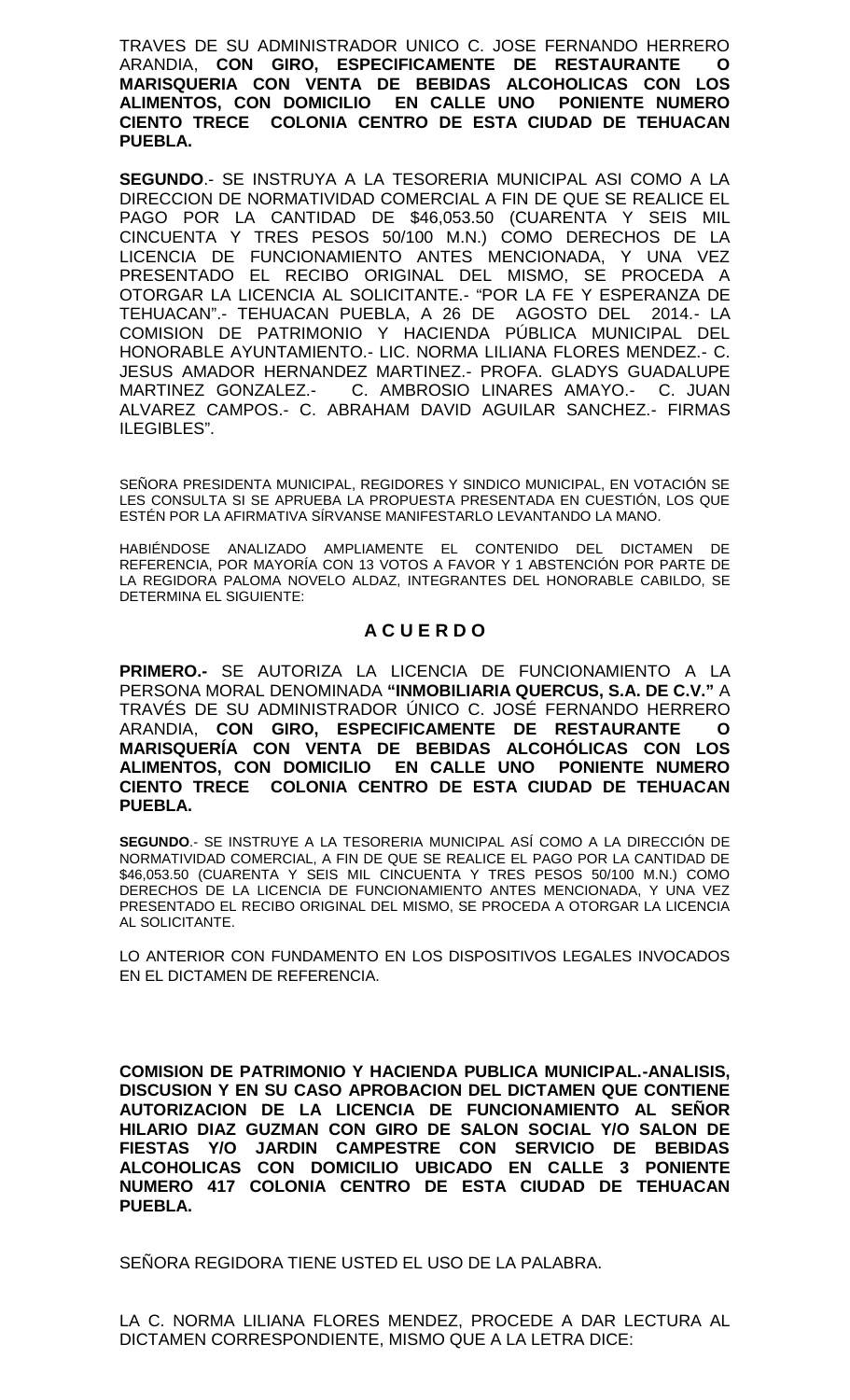LOS SUSCRITOS REGIDORES LIC. NORMA LILIANA FLORES MENDEZ, C. JESUS AMADOR HERNANDEZ MARTINEZ, C. GLADYS GUADALUPE MARTINEZ GONZALEZ, C. AMBROSIO LINARES AMAYO, C. JUAN ALVAREZ CAMPOS, C. ABRAHAM DAVID AGUILAR SANCHEZ, PRESIDENTA E INTEGRANTES DE LA COMISION DE PATRIMONIO Y HACIENDA PUBLICA MUNICIPAL DEL HONORABLE AYUNTAMIENTO, POR ESTE MEDIO Y CON FUNDAMENTO EN LO DISPUESTO POR EL ARTICULO 92 FRACCIONES III, IV, V Y VII DE LA LEY ORGANICA MUNICIPAL, SOMETEMOS A ESTE HONORABLE CUERPO COLEGIADO EL PRESENTE DICTAMEN PARA SU ESTUDIO Y APROBACION BASADO EN LOS SIGUIENTES:

### **CONSIDERANDOS.**

I.- QUE DE CONFORMIDAD CON EL ARTICULO 115 CON LA FRACCION 11 DE LA CONSTITUCION POLITICA DE LOS ESTADOS UNIDOS MEXICANOS, LOS AYUNTAMIENTOS TENDRAN FACULTADES PARA APROBAR, DE ACUERDO CON LAS LEYES EN MATERIA MUNICIPAL QUE DEBERAN EXPEDIR LAS LEGISLATURAS DE LOS ESTADOS, LOS BANDOS DE POLICIA Y BUEN GOBIERNO, LOS REGLAMENTOS, CIRCULARES Y DISPOSICIONES ADMINISTRATIVAS DE OBSERVANCIA GENERAL DENTRO DE SUS RESPECTIVAS JURISDICCIONES, QUE ORGANICEN LA ADMINISTRACION PUBLICA MUNICIPAL, REGULEN LAS MATERIAS, PROCEDIMIENTOS, FUNCIONES Y SERVICIOS PUBLICOS DE SU COMPETENCIA Y ASEGUREN LA PARTICIPACIÓN CIUDADANA Y VECINAL; MISMAS DISPOSICIONES QUE SON TRASLADADAS AL ARTICULO 105 FRACCION III DE LA CONSTITUCION POLITICA DEL ESTADO LIBRE Y SOBERANO DE PUEBLA.

II.- QUE EL ARTÍCULO 78 FRACCIONES I,III,IV,XV, Y LX DE LA LEY ORGANICA MUNICIPAL, DETERMINA DENTRO DE LAS ATRIBUCIONES DE LOS AYUNTAMIENTOS EL CUMPLIR Y HACER CUMPLIR EN LOS ASUNTOS DE SU COMPETENCIA, LAS LEYES, DECRETOS, Y DISPOSICIONES DE OBSERVANCIA GENERAL DE LA FEDERACION Y DEL ESTADO, ASI COMO LOS ORDENAMIENTOS MUNICIPALES; APROBAR SU ORGANIZACIÓN Y DIVISION ADMINISTRATIVAS DE ACUERDO CON LAS NECESIDADES DEL MUNICIPIO; EXPEDIR BANDOS DE POLICIA Y GOBIERNO, REGLAMENTOS, CIRCULARES Y DISPOSICIONES ADMINISTRATIVAS DE OBSERVANCIA GENERAL, REFERENTES A SU ORGANIZACIÓN, FUNCIONAMIENTO, SERVICIOS PUBLICOS QUE DEBAN PRESTAR Y DEMAS ASUNTOS DE SU<br>COMPETENCIA, SUJETANDOSE A LAS BASES NORMATIVAS COMPETENCIA, SUJETANDOSE A LAS BASES NORMATIVAS ESTABLECIDAS POR LA CONSTITUCION POLITICA DEL ESTADO LIBRE Y SOBERANO DE PUEBLA , VIGILANDO SU OBSERVANCIA Y APLICACIÓN, DESIGNAR DE ENTRE LOS REGIDORES A QUIENES DEBAN INTEGRAR LAS COMISIONES QUE SE DETERMINAN EN LA PRESENTE LEY Y LAS DEMAS QUE LE CONFIERAN LAS LEYES Y ORDENAMIENTOS VIGENTES EN EL MUNICIPIO.

III.- QUE EL ARTICULO 92 DE LA MISMA LEY ARRIBA INVOCADA ESTIPULA EN SUS FRACCIONES III, IV, V, Y VII QUE SON FACULTADES Y OBLIGACIONES DE LOS REGIDORES EL EJERCER LAS FACULTADES DE DELIBERACION Y DECISION DE LOS ASUNTOS QUE LE COMPETEN AL AYUNTAMIENTO, FORMAR PARTE DE LAS COMISIONES PARA LAS QUE FUEREN DESIGNADOS POR ÉSTE Y DICTAMINAR E INFORMAR SOBRE LOS ASUNTOS QUE SE LES ENCOMIENDE; FORMULAR AL AYUNTAMIENTO LAS PROPUESTAS DE ORDENAMIENTO EN LOS ASUNTOS MUNICIPALES, Y PROMOVER TODO LO QUE CREAN CONVENIENTE AL BUEN SERVICIO PUBLICO.

IV.- QUE LA ANTERIOR DISPOSICION, SE ARTICULA CON EL DISPOSITIVO 96 FRACCION VIII DEL MISMO ORDENAMIENTO DEL QUE SE DESPRENDE ARMÓNICAMENTE QUE DENTRO DE LAS COMISIONES PERMANENTES DE REGIDORES SE ENCUENTRA LA COMISION DE PATRIMONIO Y HACIENDA PUBLICA MUNICIPAL DEL HONORABLE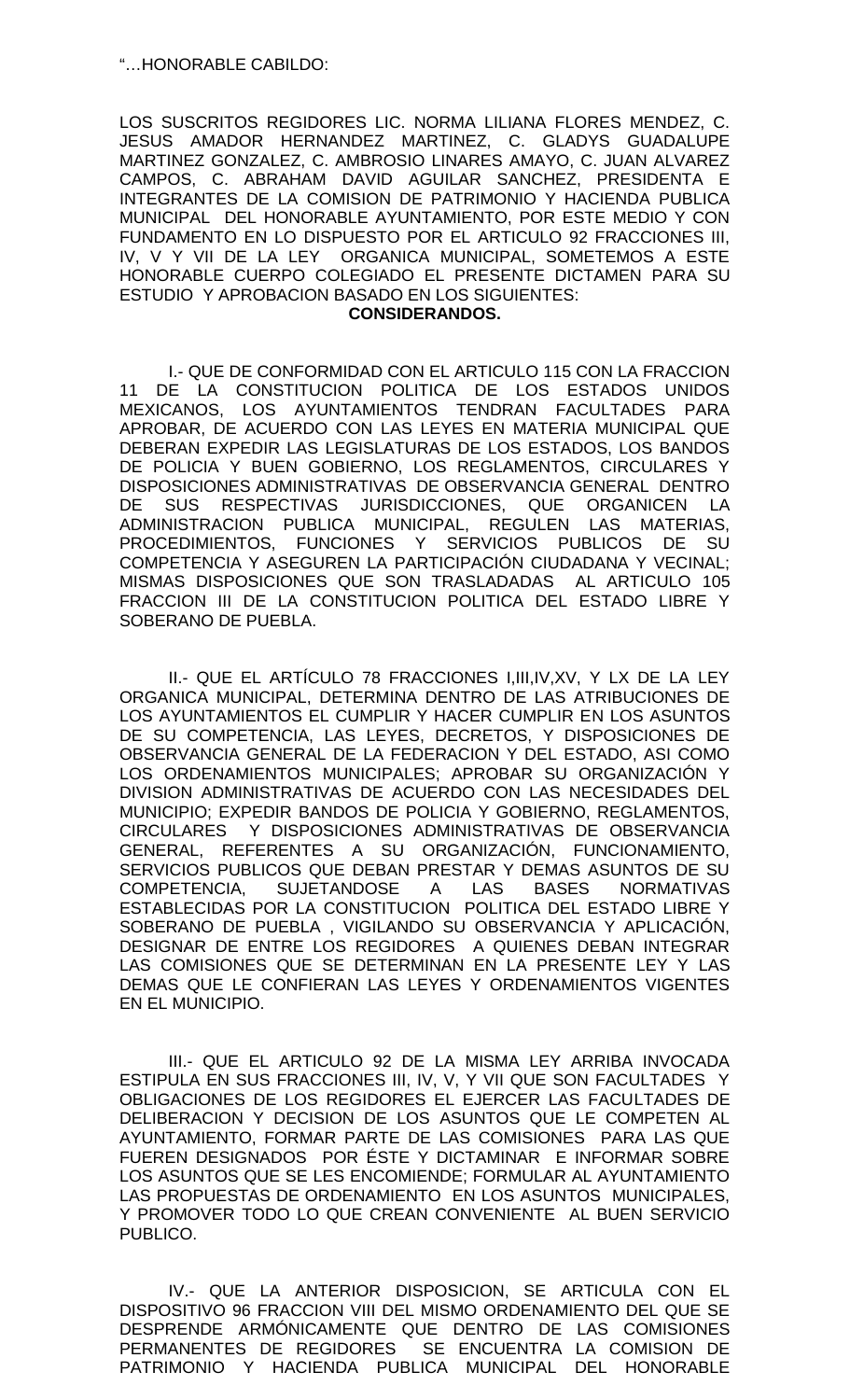AYUNTAMIENTO DE LA QUE FORMAMOS PARTE LOS SUSCRITOS Y QUE FUE CONSTITUIDA EN CONCORDANCIA CON LOS RECURSOS Y NECESIDADES ESPECIFICAS DEL MUNICIPIO POR ACUERDO DEL HONORABLE PLENO DEL AYUNTAMIENTO EL QUINCE DE FEBRERO DE DOS MIL CATORCE Y QUE DEBERA ANALIZAR, DISCUTIR Y PROPONER SOBRE LOS ASUNTOS COMPRENDIDOS EN ESAS MATERIAS;

V.-EL CUMPLIMIENTO DE LAS DISPOSICIONES DEL REGLAMENTO PARA EL FUNCIONAMIENTO DE ESTABLECIMIENTOS CON VENTA DE BEBIDAS ALCOHOLICAS, SERVICIO DE HOSPEDAJE Y CELEBRACION DE ESPECTÁCULOS PÚBLICOS EN LA CIUDAD DE TEHUACAN PUEBLA, COMO LO ESTIPULA SU ARTÍCULO PRIMERO SON DE INTERÉS PÚBLICO Y APLICACIÓN GENERAL Y TIENE POR OBJETIVO REGULAR EL FUNCIONAMIENTO DE LOS ESTABLECIMIENTOS CUYO GIRO MERCANTÍL SEA LA VENTA DE BEBIDAS ALCOHOLICAS, DE SERVICIO DE HOSPEDAJE Y CELEBRACION DE ESPECTACULOS PUBLICOS.

VI.- LA APLICACIÓN DEL REGLAMENTO ANTES MENCIONADO CORRESPONDE AL AYUNTAMIENTO MUNICIPAL CONSTITUCIONAL DE TEHUACAN PUEBLA; ASI COMO SON ATRIBUCIONES DEL AYUNTAMIENTO COMO LO MARCA EL ARTICULO 4 Y 5 DEL MISMO, FIJAR LOS HORARIOS DE FUNCIONAMIENTO DE LOS ESTABLECIMIENTOS CON GIRO DE VENTA DE BEBIDAS ALCOHOLICAS, SERVICIO DE HOSPEDAJE Y CELEBRACION DE ESPECTACULOS PUBLICOS, ORDENAR LA SUSPENSION DE ACTIVIDADES EN FECHA U HORAS DETERMINADAS, DE LOS ESTABLECIMIENTOS QUE OPEREN ALGUNOS DE LOS GIROS ESPECIALMENTE REGULADOS EN ESTE REGLAMENTO, CON EL OBJETO DE REGULAR QUE NO SE ALTERE EL ORDEN Y LA SEGURIDAD PUBLICA, *EXPEDIR LAS LICENCIAS Y PERMISOS DE FUNCIONAMIENTO EN LOS TERMINOS DEL MISMO ORDENAMIENTO,* RECIBIR LAS DECLARACIONES DE APERTURA DE LOS ESTABLECIMIENTOS QUE NO REQUIERAN DE LICENCIA PARA SU FUNCIONAMIENTO, DESIGNAR A LOS INSPECTORES RESPONSABLES DE VIGILAR EL DESARROLLO DE LOS ESPECTACULOS PUBLICOS Y EL DEBIDO CUMPLIMIENTO SOBRE LA VENTA DE BEBIDAS ALCOHOLICAS, DESIGNAR AL PERSONAL QUE LLEVARA A CABO LAS INSPECCIONES Y VISITAS A QUE SE REFIERE EL REGLAMENTO, APLICAR LAS SANCIONES PREVISTAS EN ESTE ORDENAMIENTO, SUBSTANCIAR EL PROCEDIMIENTO DE CANCELACION DE LICENCIAS Y PERMISOS ASI COMO LAS DEMAS QUE SEÑALA EL REGLAMENTO U OTRAS DISPOSICIONES APLICABLES.

VII.- COMO LO MARCA EL ARTICULO 11 DEL REGLAMENTO PARA EL FUNCIONAMIENTO DE ESTABLECIMIENTOS CON VENTA DE BEBIDAS ALCOHOLICAS, SERVICIO DE HOSPEDAJE Y CELEBRACION DE ESPECTACULOS PUBLICOS EN LA CIUDAD, QUEDAN SUJETOS A LOS<br>REQUISITOS DE LICENCIAS DE FUNCIONAMIENTO TODOS LOS REQUISITOS DE LICENCIAS DE FUNCIONAMIENTO TODOS LOS ESTABLECIMIENTOS MERCANTILES QUE EMITAN O GENEREN RUIDO, VIBRACIONES DE ENERGIA TERMICA, LUMINOSIDAD, HUMO POLVO O GASES Y DEBERAN CUMPLIR CON LAS DISPOSICIONES MARCADAS EN EL REGLAMENTO PARA EL MEJORAMIENTO Y PROTECCION DE LA IMAGEN URBANA DE TEHUACAN VIGENTES, LAS MEDIDAS SEÑALADAS POR LA DIRECCION DE ECOLOGIA DEL MUNICIPIO DE TEHUACAN, LAS MEDIDAS SEÑALAS POR LA DIRECCION DE PROTECCION CIVIL Y BOMBEROS DEL MUNICIPIO DE TEHUACAN PUEBLA. **MISMAS QUE HAN SIDO VERIFICADAS POR LA DIRECCION DE DESARROLLO URBANO AL OTORGARLE LA RENOVACION O EN SU CASO LA LICENCIA DE USO DE SUELO.**

VIII.- QUE EL REGLAMENTO PARA EL FUNCIONAMIENTO DE ESTABLECIMIENTOS CON VENTA DE BEBIDAS ALCOHOLICAS, SERVICIO DE HOSPEDAJE Y CELEBRACION DE ESPECTACULOS PUBLICOS EN ESTA CIUDAD, ESTABLECE EN SU ARTICULO SEXTO, LAS LICENCIAS DE FUNCIONAMIENTO ES LA AUTORIZACION QUE CUMPLIDOS LOS REQUISITOS ADMINISTRATIVOS ESTABLECIDOS EN ESTE REGLAMENTO EMITE EL H. AYUNTAMIENTO PARA QUE UNA PERSONA FISICA O MORAL PUEDA OPERAR UN ESTABLECIMIENTO.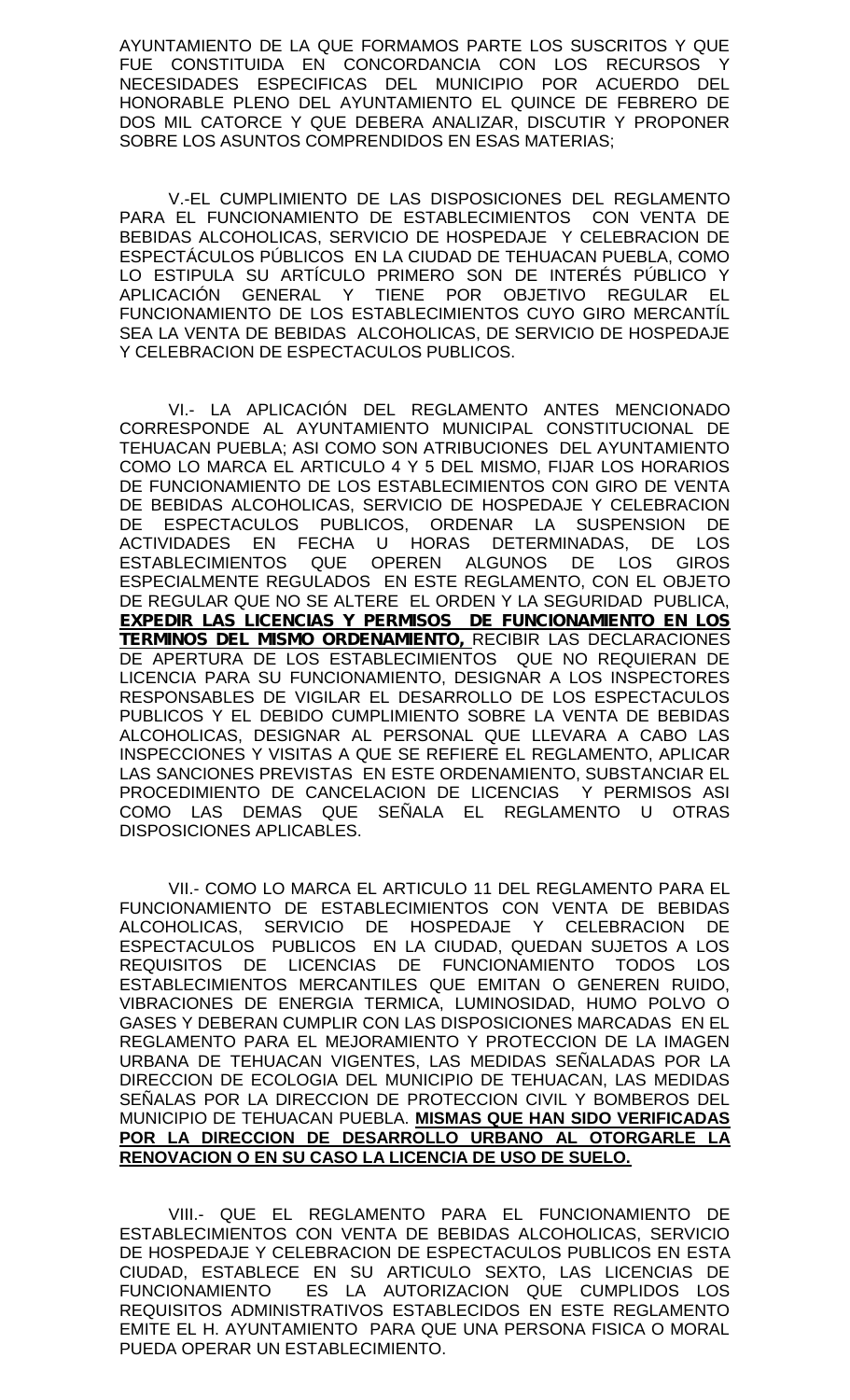IX.- ASI MISMO, DICHO REGLAMENTO MENCIONA EN SUS ARTICULOS 76 Y 77 QUE LOS INTERESADOS EN OBTENER DEL AYUNTAMIENTO LAS LICENCIAS CORRESPONDIENTES PARA LA OPERACIÓN DE ESTABLECIMIENTOS MERCANTILES, DEBERAN CONTAR PREVIAMENTE CON:

- CONSTANCIA DE ZONIFICACION DE USO DE SUELO, EN CASO DE QUE PRETENDA CONSTRUIR.
- LICENCIA DE USO DE SUELO
- AUTORIZACION SANITARIA EN CASO DE QUE SE REQUIERA
- EL VISTO BUENO DEL DEPARTAMENTO DE OBRAS PUBLICAS DEL AYUNTAMIENTO PARA LOS EFECTOS DEL CUMPLIMIENTO DE LAS DISPOSICIONES QUE ENMARCA EL REGLAMENTO DE CONSTRUCCIONES DEL ESTADO DE PUEBLA EN LAS EDIFICACIONES QUE LO REQUIERAN.
- LA AUTORIZACION DE USO Y OCUPACIÓN EN SU CASO A QUE SE REFIERE EL CITADO REGLAMENTO DE CONSTRUCCIONES.

PRESENTAR SOLICITUD POR ESCRITO ANTE EL AYUNTAMIENTO CON LOS SIGUIENTES DOCUMENTOS:

- NOMBRE, DOMICILIO, REGISTRO FEDERAL DE CONTRIBUYENTES Y NACIONALIDAD DEL SOLICITANTE, SI ES EXTRANJERO DEBERÁ COMPROBAR QUE ESTA AUTORIZADO POR LA SECRETARIA DE GOBERNACION PARA DEDICARSE A LA ACTIVIDAD RESPECTIVA, SI SE TRATA DE PERSONA MORAL SU REPRESENTANTE LEGAL ACOMPAÑARÁ TESTIMONIO O COPIA DE LA ESCRITURA<br>CONSTITUTIVA - Y EL DOCUMENTO QUE ACREDITE SU CONSTITUTIVA Y EL DOCUMENTO QUE ACREDITE SU PERSONALIDAD, UBICACIÓN DEL LOCAL DONDE PRETENDE ESTABLECERSE;
- ANEXAR A LA SOLICITUD UN CROQUIS DONDE SE INDIQUE EN FORMA CLARA Y PRECISA LA UBICACIÓN Y DISTRIBUCION DEL LOCAL.
- CONTAR CON LOS ACCESORIOS NECESARIOS PARA LA PRESENTACION DEL GIRO QUE PRETENDA REALIZAR Y
- EL TITULO DE PROPIEDAD DEL INMUEBLE O COPIA DEL CONTRATO EN QUE SE ACREDITE EL DERECHO AL USO Y GOCE DEL MISMO, DEBIDAMENTE REGISTRADO EN LA TESORERIA DE ESTE AYUNTAMIENTO.

X.- RECIBA LA SOLICITUD ACOMPAÑADA DE LOS DOCUMENTOS Y REQUISITOS A QUE SE REFIERE EL ARTÍCULO ANTERIOR EL AYUNTAMIENTO DEBERA PROCEDER EN UN PLAZO MAXIMO DE TREINTA DIAS A EXPEDIR LA LICENCIA CORRESPONDIENTE, EL AYUNTAMIENTO PODRA DENTRO DEL PLAZO SEÑALADO, REALIZAR VISITAS PARA VERIFICAR QUE EL ESTABLECIMIENTO REUNA LAS CONDICIONES MANIFESTADAS EN LA SOLICITUD RESPECTIVA.

XI.- LA LEY DE HACIENDA MUNICIPAL MARCA COMO INGRESOS PROPIOS DE LA HACIENDA MUNICIPAL LOS DERECHOS CAUSADOS POR LA EXPEDICION DE LICENCIAS, PERMISOS, AUTORIZACIONES PARA EL FUNCIONAMIENTO DE ESTABLECIMIENTOS O LOCALES CUYOS GIROS SEAN LA ENAJENACION DE BEBIDAS ALCOHOLICAS O LA PRESTACION DE SERVICIOS QUE INCLUYAN. ASI EN SU ARTICULO 98 Y 99 ESTIPULA QUE SERAN SUJETOS DE ESTOS DERECHOS, SIN PERJUICIO DE LO QUE DISPONE LA LEY DE INGRESOS, LAS PERSONAS FISICAS O MORALES QUE ENAJENEN BEBIDAS ALCOHOLICAS O LA PRESTACION DE SERVICIOS QUE INCLUYAN EL EXPENDIO DE DICHAS BEBIDAS, Y QUE REQUIERAN PARA SU ACTIVIDAD LA EXPEDICION POR PARTE DEL AYUNTAMIENTO DE UNA LICENCIA, PERMISO O AUTORIZACION, DE LA MISMA FORMA LOS DERECHOS A QUE SE REFIERE ESTE CAPITULO, SE CAUSARAN Y PAGARAN DE ACUERDO A LAS CUOTAS Y TARIFAS QUE PARA CADA GIRO ESTABLEZA LA LEY DE INGRESOS DEL MUNICIPIO.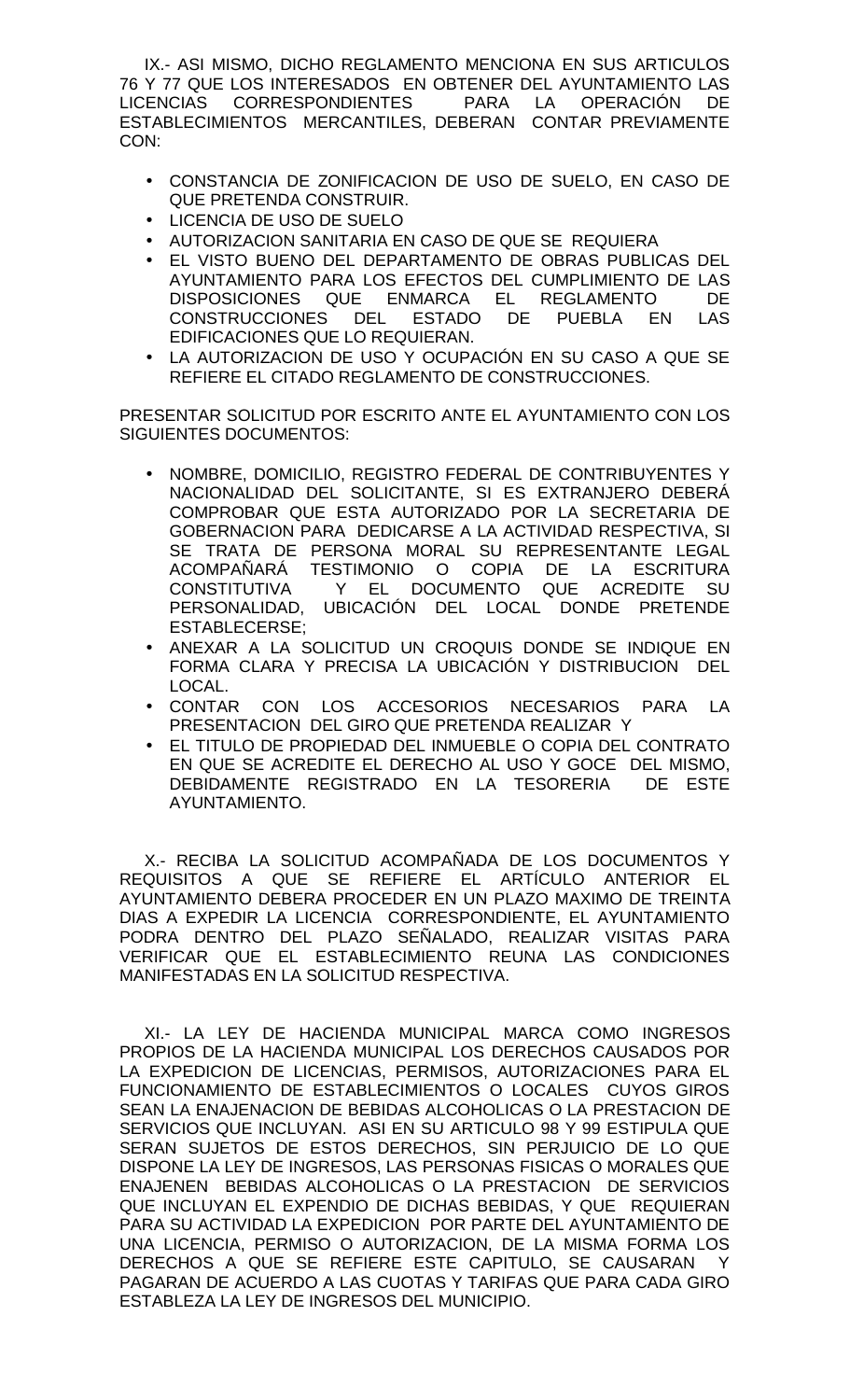XII.- EN CONCORDANCIA CON LO ANTERIOR, LA LEY DE INGRESOS PARA EL EJERCICIO FISCAL 2014 DETERMINA EN SU ARTICULO 26 FRACCION I LAS CUOTAS QUE DEBERAN DE PAGARSE POR EL OTORGAMIENTO DE LICENCIAS DE FUNCIONAMIENTO DE ESTABLECIMIENTOS O LOCALES CUYO GIRO IMPLIQUE LA ENAJENACION O EXPENDIO DE BEBIDAS ALCOHOLICAS REALIZADAS TOTAL O PARCIALMENTE AL PUBLICO, SIENDO LOS CASOS QUE NOS OCUPAN LAS SIGUIENTES:

SALON SOCIAL Y/O SALON DE FIESTAS Y/O JARDIN CAMPESTRE CON SERVICIO DE BEBIDAS ALCOHOLICAS CON UN COSTO ESTIPULADO EN LA LEY DE INGRESOS VIGENTE DE \$43,028.00 (CUARENTA Y TRES MIL VEINTIOCHO PESOS 00/100 M.N.)

LA CUOTA DEL COSTO MENCIONADO DEBERA DE CUBRIRSE POR EL INTERESADO EN LAS CAJAS DE LA TESORERIA MUNICIPAL UNA VEZ AUTORIZADA.

XIII.- EL CODIGO FISCAL MUNICIPAL EN SU ARTICULO 43 FRACCION III DETERMINA QUE SON FACULTADES DE LAS AUTORIDADES FISCALES MUNICIPALES EXPEDIR CIRCULARES PARA DAR A CONOCER A LAS DIVERSAS DEPENDENCIAS O UNIDADES ADMINISTRAIVAS *EL CRITERIO QUE DEBERAN SEGUIR EN CUANTO A LA APLICACIÓN DE LAS NORMAS TRIBUTARIAS,* COMO ES EL CASO DE LA LEY DE INGRESOS ANTES CITADA. EN EL EJERCICIO DE DICHA DISPOSICION **LA LEY ORGANICA MUNICIPAL** FACULTA AL TESORERO MUNICIPAL A FIN DE EJERCER LAS ATRIBUCIONES QUE EN LA LEGISLACION HACENDARIA SE CONFIEREN A LAS AUTORIDADES FISCALES MUNICIPALES.

XIV.- QUE CON FECHA 24 DE JULIO DEL DOS MIL CATROCE, EL C. DR. HILARIO DIAZ GUZMAN SOLICITO A ESTE H. AYUNTAMIENTO A TRAVES DE LA DIRECCION DE NORMATIVIDAD COMERCIAL MUNICIPAL LICENCIA DE FUNCIONAMIENTO CON GIRO DE SALON SOCIAL Y/O SALON DE FIESTAS Y/O JARDIN CAMPESTRE CON SERVICIO DE BEBIDAS ALCOHOLICAS SOLICITANDO SE AUTORICE CON DOMICILIO DE FUNCIONAMIENTO PARA ESTE, EL UBICADO EN 3 PONIENTE NUMERO 417 COLONIA CENTRO DE ESTA CIUDAD CON RAZON SOCIAL "LAS MARIAS", SOLICITUD QUE FUE PRESENTADA DEBIDAMENTE REQUISITADA, CUMPLIENDO Y ACREDITANDO LOS EXTREMOS LEGALES MARCADOS POR EL REGLAMENTO.

POR LO ANTERIORMENTE EXPUESTO Y CON FUNDAMENTO EN LAS DISPOSICIONES CITADAS, LA SUSCRITA COMISION DE PATRIMONIO Y HACIENDA PÚBLICA MUNICIPAL DEL HONORABLE AYUNTAMIENTO SOLICITA A ESTE HONORABLE CUERPO COLEGIADO EL SIGUIENTE.

## **DICTAMEN**

**PRIMERO.-** SE AUTORICE LA LICENCIA DE FUNCIONAMIENTO AL DR. HILARIO DIAZ GUZMAN CON GIRO DE **SALON SOCIAL Y/O SALON DE FIESTAS Y/O JARDIN CAMPESTRE CON SERVICIO DE BEBIDAS ALCOHOLICAS CON DOMICILIO AUTORIZADO EL UBICADO EN CALLE 3 PONIENTE NUMERO 417 COLONIA CENTRO DE ESTA CIUDAD DE TEHUACAN PUEBLA.**

**SEGUNDO**.- SE INSTRUYA A LA TESORERIA MUNICIPAL ASI COMO A LA DIRECCION DE NORMATIVIDAD COMERCIAL A FIN DE QUE SE REALICE EL PAGO POR LA CANTIDAD DE \$43,028.00 (CUARENTA Y TRES MIL VEINTIOCHO PESOS 00/100 M.N.) COMO DERECHOS DE LA LICENCIA DE FUNCIONAMIENTO ANTES MENCIONADA, Y UNA VEZ PRESENTADO EL RECIBO ORIGINAL DEL MISMO SE PROCEDA A OTORGAR LA LICENCIA AL SOLICITANTE.- "POR LA FE Y ESPERANZA DE TEHUACAN".- TEHUACAN PUEBLA, A 22 DE OCTUBRE DEL 2014.- LA COMISION DE PATRIMONIO Y HACIENDA PÚBLICA MUNICIPAL DEL HONORABLE AYUNTAMIENTO.- LIC.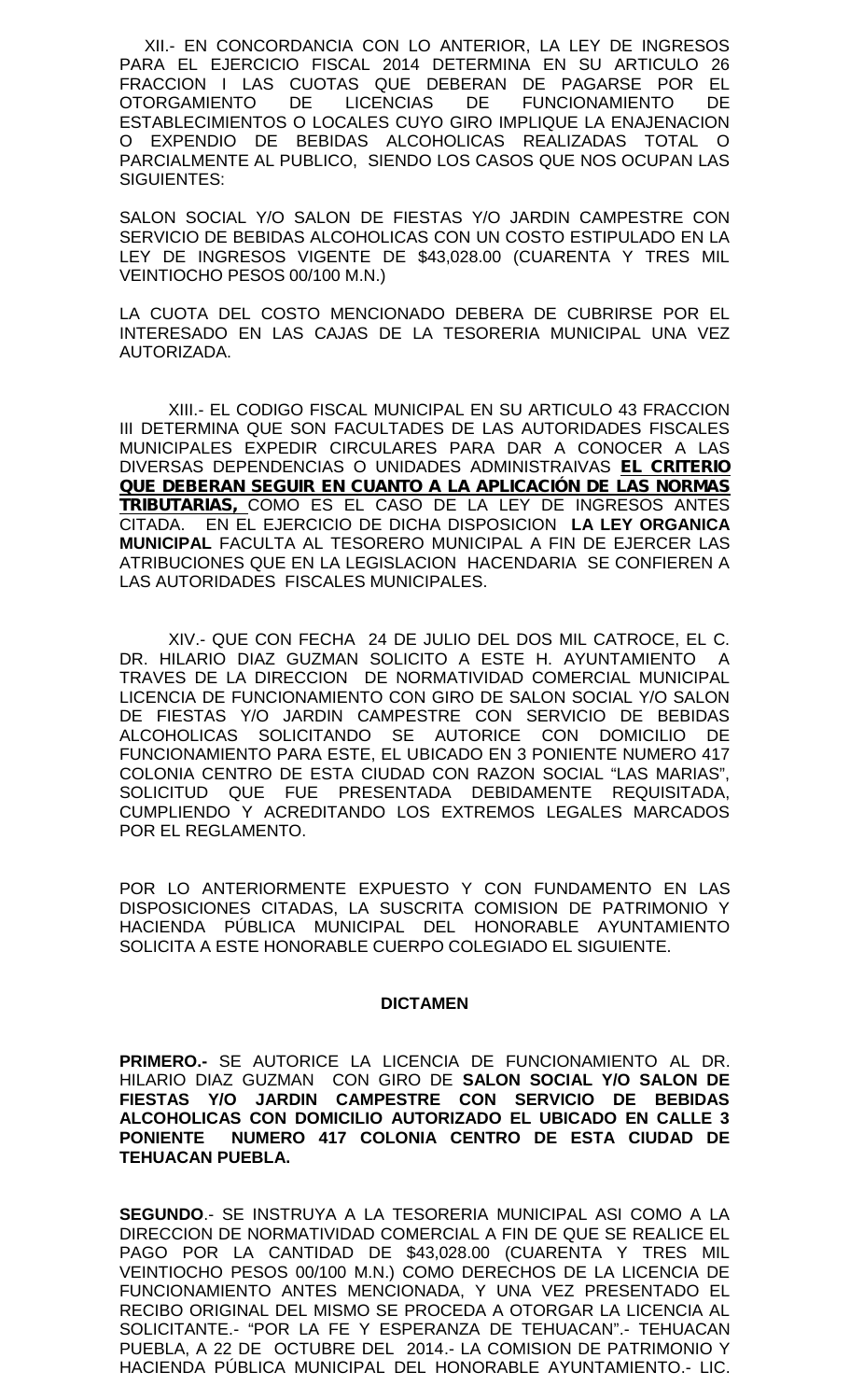NORMA LILIANA FLORES MENDEZ.- C. JESUS AMADOR HERNANDEZ MARTINEZ.- C. GLADYS GUADALUPE MARTINEZ GONZALEZ.- C. JUAN ALVAREZ CAMPOS.- C. AMBROSIO LINARES AMAYO.- C. ABRAHAM DAVID AGUILAR SANCHEZ.- FIRMAS ILEGIBLES".

LIC. MIGUEL ÁNGEL ROMERO CALDERON: ANTES DE DAR LAS LICENCIAS SE TIENE QUE CUMPLIR CON OTROS REQUISITOS.

REGIDOR VICTOR MANUEL RODRÍGUEZ LEZAMA: SI YA SOLICITAN LA LICENCIA DE FUNCIONAMIENTO QUIERO PENSAR QUE YA ESTA PAGADO Y YA CUMPLEN CON LOS DEMÁS REQUISITOS.

REGIDORA CLAUDIA OROZCO LÓPEZ: COMENTA QUE NO FUE CONVOCADA A LA REUNIÓN, COMO PARTE DE LA COMISIÓN DE DESARROLLO.

REGIDOR JESÚS AMADOR HERNÁNDEZ MARTÍNEZ: YA LO TENIA APROBADO DESDE LA ADMINISTRACIÓN PASADA, CON LO QUE NO CONTABA EL SR. ERA CON SU USO DE SUELO NI SU LICENCIA, HIZO COMENTARIO SOBRE EL DIRECTOR DE ECOLOGÍA QUE NO LLEGO A UNA REUNIÓN QUE SE LE CONVOCO PARA PONERLO AL TANTO DE UNOS ASUNTOS.

LIC. MIGUEL ÁNGEL ROMERO CALDERON: LOS DIRECTORES SON LOS QUE ESTAN AL MANDO DE LA SRA. PRESIDENTA NO LOS REGIDORES.

REGIDORA CLAUDIA OROZCO LÓPEZ: COMENTA EN RELACIÓN A SU ÁREA QUE EL TRABAJO LO ESTAN HACIENDO Y SU DIRECTOR HA ESTADO PRESENTE EN LAS REUNIONES Y ESTA TRABAJANDO.

REGIDOR JOSÉ BERNARDO POZOS GUTIÉRREZ: EL PUNTO NO TIENE VUELTA DE HOJA, PERO COMO DIJO EL SÍNDICO SI FALTA ALGÚN REQUISITO NO SE PUEDE APROBAR.

REGIDOR JESÚS AMADOR HERNÁNDEZ MARTÍNEZ: TODOS ELLOS ESTAN TRBAJANDO CLANDESTINAMENTE, Y YA HAY SIETE SALONES QUE CUMPLEN CON TODO.

REGIDOR JUAN ÁLVAREZ CAMPOS: COMO DICE EL SINDICO LOS DIRECTORES DEPENDEN DE LA SRA. PRESIDENTA, PERO NOSOTROS COMO REGIDORES TENEMOS QUE EXIGIR AL DIRECTOR, YA QUE EL COMENTARIO DE LOS REGIDORES ES "HASTA QUE NO ME ORDENE LA PRESIDENTA NO LO HAGO".

REGIDORA GLADYS GUADALUPE MARTÍNEZ GONZÁLEZ: LA LEY FACULTA A LOS REGIDORES PARA VERIFICAR E INSPECCIONAR QUE TODO SE ESTÉ HACIENDO CORRECTAMENTE Y ESTÁ A FAVOR DEL LO QUE PROPONE LA COMISIÓN.

REGIDORA NORMA LILIANA FLORES MÉNDEZ: SOLO ES LA REGULARIZACIÓN DE DICHO ESTABLECIMIENTO QUE HAY DE DOS REGULARIZARLO O CLAUSURARLOS.

REGIDORA MARTHA GARCÍA DE LA CADENA ROMERO: SI ES ALGO QUE SE HA VENIDO HACIENDO QUE ES INCORRECTO, CUENTAN CON EL APOYO DE LA REGIDORA, PERO SI ES CORRECTO QUE SE PUEDEN PEDIR REFUERZOS DE LAS DEMAS COMISIONES.

HABIENDOSE ANALIZADO AMPLIAMENTE POR LOS INTEGRANTES DEL H. CABILDO EL DICTAMEN EN COMENTO, SE DETERMINA LO SIGUIENTE:

**NO SE SOMETE A VOTACIÓN, QUEDA PENDIENTE EL DICTAMEN RELATIVO A LA AUTORIZACION DE LA LICENCIA DE FUNCIONAMIENTO AL SEÑOR HILARIO DIAZ GUZMAN CON**